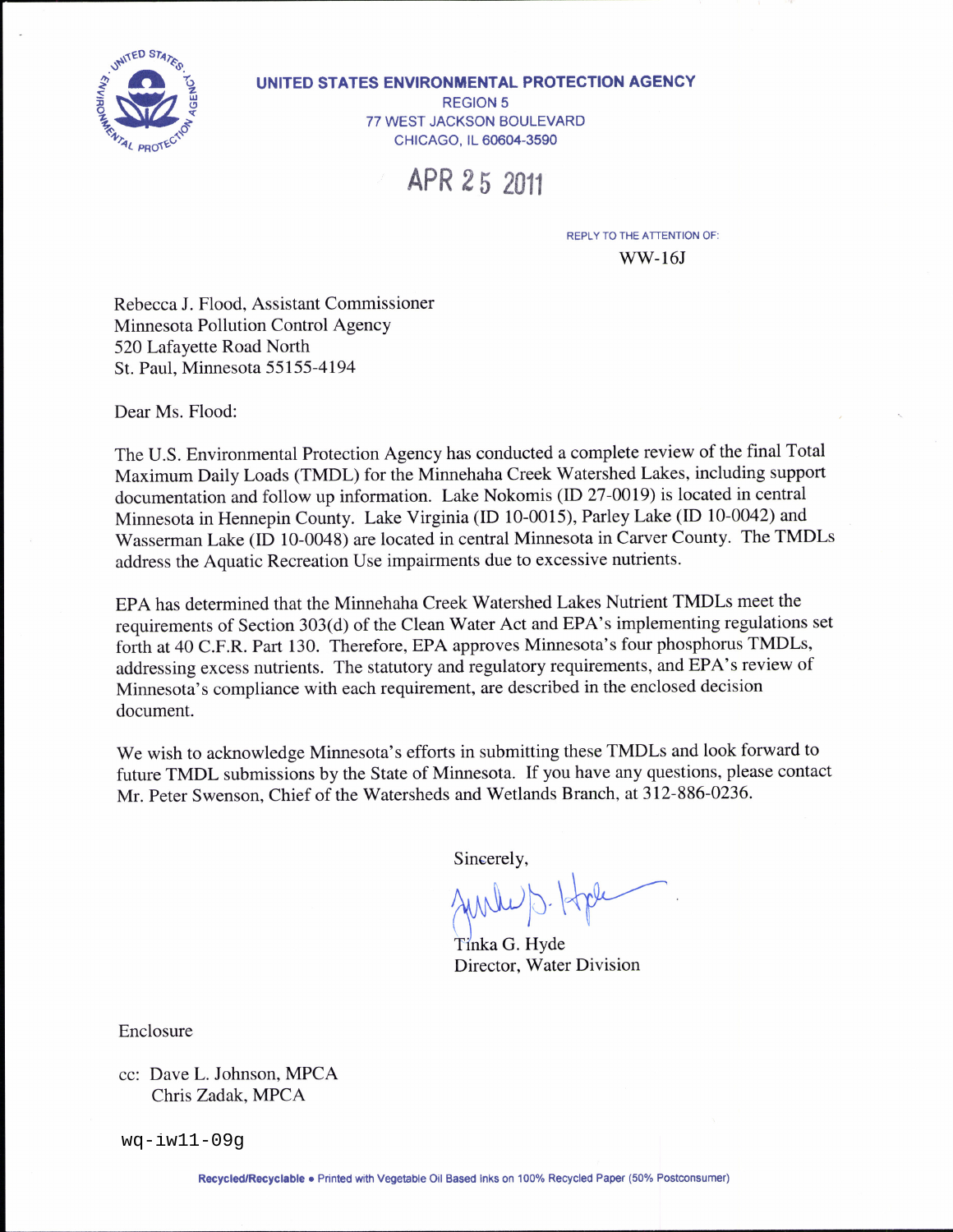**TMDL:** Minnehaha Creek Watershed Lakes TMDL, Hennepin & Carver Counties, MN **Date:** April 25, 2011

## **DECISION DOCUMENT FOR THE APPROVAL OF THE MINNEHAHA CREEK WATERSHED LAKES (LAKE NOKOMIS, LAKE VIRGINIA, PARLEY LAKE, WASSERMANN LAKE), MINNESOTA, TMDL**

 Section 303(d) of the Clean Water Act (CWA) and EPA's implementing regulations at 40 C.F.R. Part 130 describe the statutory and regulatory requirements for approvable TMDLs. Additional information is generally necessary for EPA to determine if a submitted TMDL fulfills the legal requirements for approval under Section 303(d) and EPA regulations, and should be included in the submittal package. Use of the verb "must" below denotes information that is required to be submitted because it relates to elements of the TMDL required by the CWA and by regulation. Use of the term "should" below denotes information that is generally necessary for EPA to determine if a submitted TMDL is approvable. These TMDL review guidelines are not themselves regulations. They are an attempt to summarize and provide guidance regarding currently effective statutory and regulatory requirements relating to TMDLs. Any differences between these guidelines and EPA's TMDL regulations should be resolved in favor of the regulations themselves.

## **1. Identification of Waterbody, Pollutant of Concern, Pollutant Sources, and Priority Ranking**

 The TMDL submittal should identify the waterbody as it appears on the State's/Tribe's 303(d) list. The waterbody should be identified/georeferenced using the National Hydrography Dataset (NHD), and the TMDL should clearly identify the pollutant for which the TMDL is being established. In addition, the TMDL should identify the priority ranking of the waterbody and specify the link between the pollutant of concern and the water quality standard (see section 2 below).

 The TMDL submittal should include an identification of the point and nonpoint sources of the pollutant of concern, including location of the source(s) and the quantity of the loading, e.g., lbs/per day. The TMDL should provide the identification numbers of the NPDES permits within the waterbody. Where it is possible to separate natural background from nonpoint sources, the TMDL should include a description of the natural background. This information is necessary for EPA's review of the load and wasteload allocations, which are required by regulation.

 The TMDL submittal should also contain a description of any important assumptions made in developing the TMDL, such as:

(1) the spatial extent of the watershed in which the impaired waterbody is located;

 (2) the assumed distribution of land use in the watershed (e.g., urban, forested, agriculture);

(3) population characteristics, wildlife resources, and other relevant information affecting the characterization of the pollutant of concern and its allocation to sources;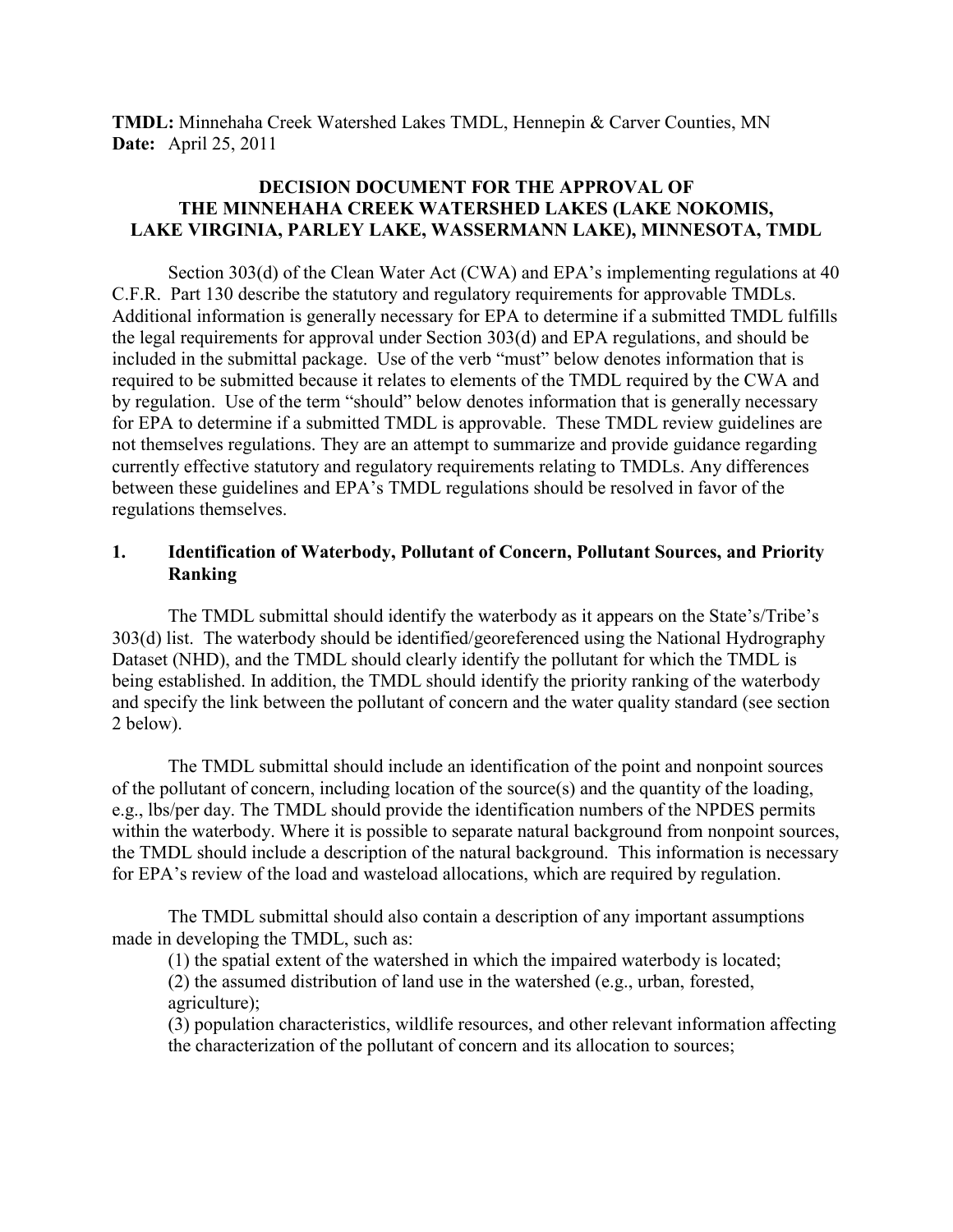(4) present and future growth trends, if taken into consideration in preparing the TMDL (e.g., the TMDL could include the design capacity of a wastewater treatment facility); and

(5) an explanation and analytical basis for expressing the TMDL through *surrogate measures*, if applicable. *Surrogate measures* are parameters such as percent fines and turbidity for sediment impairments; chlorophyll *a* and phosphorus loadings for excess algae; length of riparian buffer; or number of acres of best management practices.

## **Comment:**

## **Location Description/Spatial Extent:**

The Minnehaha Creek Watershed (MCW) is location in Hennepin County and a portion of northern Carver County. The MCW lies within the boundaries of the North Central Hardwood Forest (NCHF) ecoregion in the state of Minnesota. The MCW drains approximately 181 square miles (approximately 115,840 acres) of largely suburban land south of the City of Minneapolis. The western portion of the MCW drains to Lake Minnetonka, including waters from Lake Virginia, Parley Lake and Wassermann Lake. Lake Minnetonka's outlet into Minnehaha Creek is via the Grays Bay Dam in the northeastern portion of Lake Minnetonka. Minnehaha Creek flows eastward for 22 miles before emptying into the Mississippi River south of downtown Minneapolis. Lake Nokomis lies in the eastern portion of the MCW and drains directly into Minnehaha Creek.

*Lake Nokomis:* Lake Nokomis is located in the City of Minneapolis and its subwatershed (approximately 4.1 square miles) includes areas within the City of Minneapolis, the City of Richfield, Fort Snelling and the Minneapolis-St. Paul (MSP) International Airport. The Lake Nokomis subwatershed is located in the eastern portion of the MCW. Lake Nokomis lies in the northern portion of the Lake Nokomis subwatershed (see Figure 2 of the TMDL document, page 8). Minnehaha Creek lies to the north of Lake Nokomis. Waters from Lake Nokomis flow into Minnehaha Creek. Prior to 2003, large storm events caused flow into Lake Nokomis from Minnehaha Creek. An inflatable weir was installed in 2003 to prevent flow from Minnehaha Creek into Lake Nokomis. The Minnehaha Creek Watershed District (MCWD) is responsible for the operation and maintenance of the weir. Surface water drainage patterns in the Lake Nokomis subwatershed generally flow in a northeasterly direction into Lake Nokomis.

*Lake Virginia:* Lake Virginia is located within the City of Victoria and its subwatershed (approximately 6.2 square miles) includes areas within the City of Victoria, the City of Shorewood, the City of Chanhassen, and the City of Chaska. Lake Virginia is located in the southern portion of the MCW. Lake Virginia lies in the northwestern portion of the Lake Virginia subwatershed (see Figure 10 of the TMDL document, page 20). In the center of the Lake Virginia subwatershed is Lake Minnewashta. Water from the Lake Virginia subwatershed flows in a northwesterly direction, from Lake Minnewashta to Lake Virginia. Waters from the Lake Virginia subwatershed eventually drain into Lake Minnetonka, which is to the northwest of Lake Virginia. Water levels in Lake Virginia are significantly influenced by water levels in Lake Minnewashta

*Parley Lake:* Parley Lake is located in Laketown Township and is a part of the Six Mile Creek (SMC) subwatershed. The Six Mile Creek watershed is approximately 27 square miles. The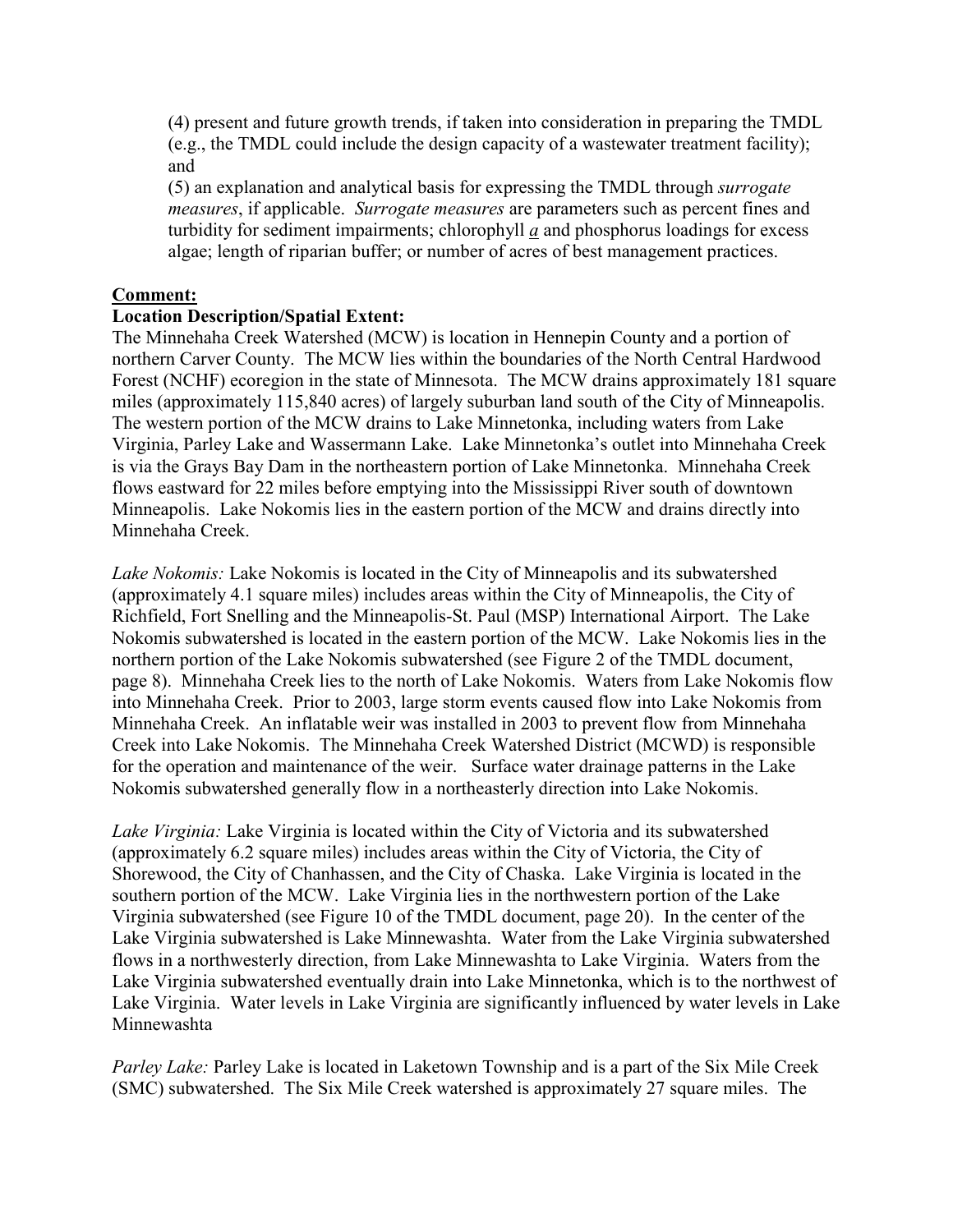Parley Lake subwatershed is located in the City of Victoria, the City of Minnetrista, and Laketown Township. The SMC subwatershed is located in the southwestern portion of the MCW (see Figure 5 of the TMDL document, page 13). Wassermann Lake also is a part of the SMC subwatershed and is southeast of Parley Lake. Wassermann Lake is nearer to the headwaters of the SMC subwatershed. Waters from the Wassermann Lake area of the subwatershed flow through Parley Lake on their way to Lake Minnetonka. Surface water drainage patterns in the SMC subwatershed generally flow in a northerly-northeasterly direction toward Lake Minnetonka.

*Wassermann Lake:* Wassermann Lake is located in Laketown Township and is a part of the SMC subwatershed. Wassermann Lake is located in the southwestern portion of the MCW (see Figure 5 of the TMDL document, page 13). Wassermann and Parley Lakes both lie in the SMC subwatershed. Wassermann is nearer to the headwaters of the subwatershed and is southeast of Parley Lake. Surface water drainage patterns in the SMC subwatershed generally flow in a northerly-northeasterly direction toward Lake Minnetonka.

## **Land Use:**

*Lake Nokomis subwatershed:* Land use in the Lake Nokomis subwatershed is highly urbanized, and composed mostly of single family residential units, and commercial and industrial properties. There is limited park land and small lakes within the Lake Nokomis subwatershed. The Lake Nokomis subwatershed also contains portions of the MSP Airport in the eastern part of the subwatershed. The land use of the MSP Airport increases the impervious land area in the eastern half of the Lake Nokomis subwatershed. The Lake Nokomis subwatershed is considered completely developed and city populations within the subwatershed are projected to grow by 16% by 2030 (Table 2 of the final TMDL document, page 7).

*Lake Virginia subwatershed:* The area surrounding Lake Virginia is mainly single family residential units. Areas east and south of Lake Minnewashta are park lands composed of forest/woodlands, wetlands and grasslands. Overall, approximately 35% of the subwatershed is suburban/urban in use. The Lake Virginia subwatershed is projected to convert some of the undeveloped lands within the subwatershed to single family residential land use by 2020. Population is expected to increase dramatically by 2030 in the Lake Virginia subwatershed (Table 4 of the TMDL document, page 19).

*Parley Lake subwatershed:* Land use in the Parley Lake subwatershed is principally composed of park and recreation lands, undeveloped lands, and agricultural lands (greater than 70 percent of the total land use within the Parley Lake subwatershed). Residential and commercial land use areas, within the Parley Lake subwatershed, are primarily found in the City of Victoria. The cities of Victoria and Waconia are anticipated to annex land from the Laketown Township by 2020-2030. Projected land uses for this annexed land include large increases in single family residential land use which is projected to be the dominant land use. Consequently, substantial population changes are forecast for the cities of Victoria, Waconia and Minnestrista (Table 3 of the TMDL document, page 12).

*Wassermann Lake subwatershed:* Land use in the Wassermann Lake subwatershed is similar to the land use of the Parley Lake subwatershed. Wassermann Lake and Parley Lake lie within the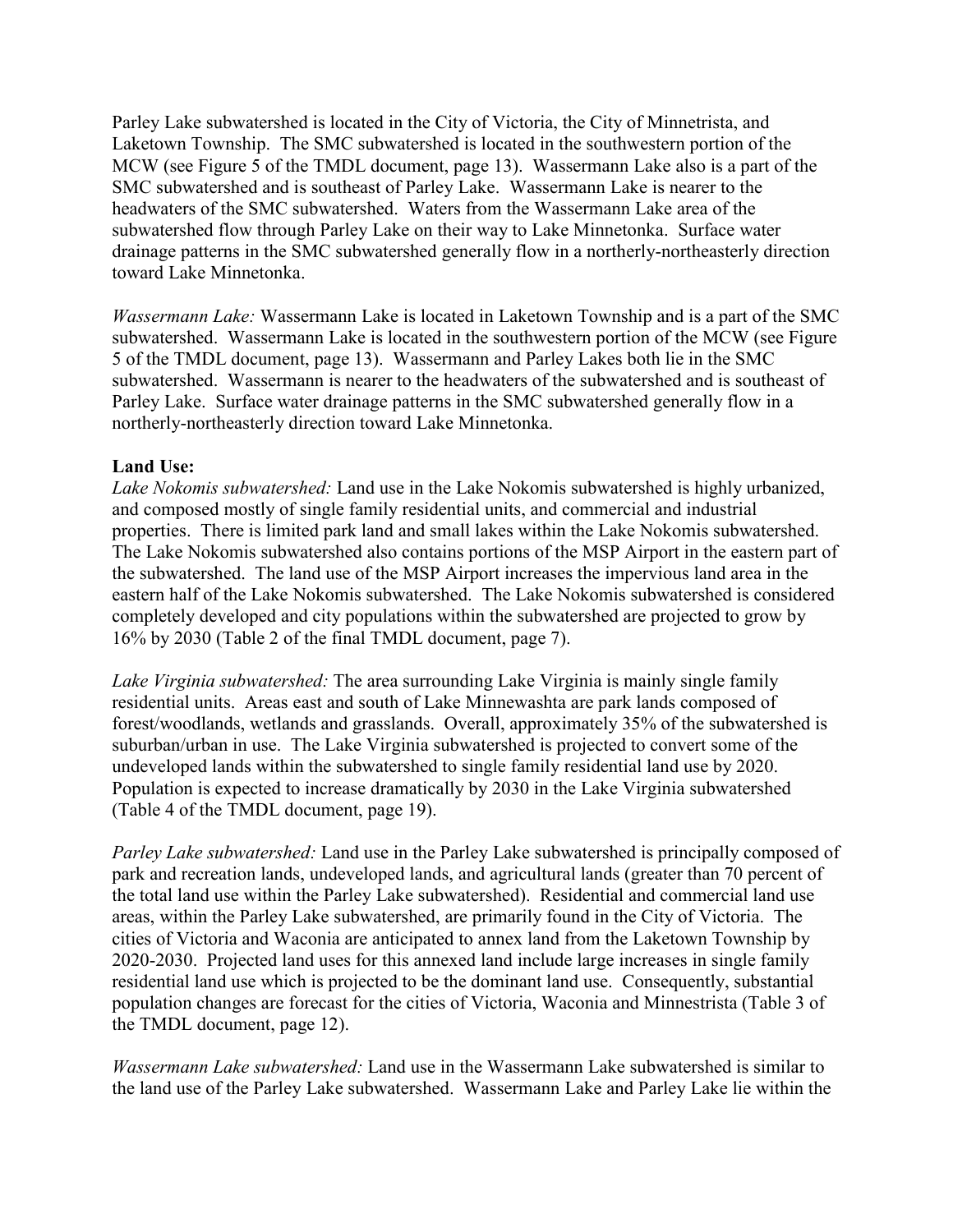same subwatershed. The Wassermann Lake land use is composed of parks and recreation lands, undeveloped lands, and agricultural lands (greater than 70 percent of the total land use within the Wassermann Lake subwatershed). Residential and commercial land use areas, within the Wassermann Lake subwatershed, are primarily found in the City of Victoria. The cities of Victoria and Waconia are anticipated to annex land from the Laketown Township by 2020-2030. Projected land uses for this annexed land include large increases in single family residential land use. Subsequently, substantial population changes are forecast for the cities of Victoria, Waconia and Minnestrista (Table 3 of the TMDL document, page 12).

## **Problem Identification:**

Lake Nokomis was originally listed on the 2002 Minnesota 303(d) list for excessive nutrients (phosphorus). Excess nutrients can lead to frequent algal overgrowth in lake environments and hinder aquatic recreation activities (swimming, fishing, boating, etc.). Lake Virginia was originally listed on the 2004 Minnesota 303(d) list for excessive nutrients. Parley Lake and Wassermann Lake were both originally listed on the 2002 303(d) list for excessive nutrients. Lake Nokomis, Lake Virginia, Parley Lake and Wassermann Lake all had targeted TMDL starting dates in 2003 and projected completion dates by 2010. All four lakes are currently on the draft 2010 Minnesota 303(d) list for excessive nutrients and impaired aquatic recreation.

## **Priority Ranking:**

The MCW was given a priority ranking for TMDL development due to: the impairment impacts on public health and aquatic life, the public value of the impaired water resources, the likelihood of completing TMDLs in an expedient manner, the inclusion of a strong base of existing data, the restorability of the waterbody, and the technical capability and the willingness of local partners to assist with TMDLs. Lakes within the MCW are a popular location for aquatic recreation: aesthetic viewing, boating, fishing, and swimming. Water quality degradation within the MCW has lead to efforts to improve the water quality, and to the development of TMDLs for Lake Nokomis, Lake Virginia, Parley Lake and Wassermann Lake.

#### **Pollutant of Concern:**

The pollutant of concern is phosphorus.

## **Source Identification (point and nonpoint sources):**

*Point Source Identification:* The potential point sources to the MCW are:

*Regulated stormwater runoff from Municipal Separate Storm Sewer Systems (MS4):* Stormwater can transport phosphorus to surface water bodies via: decaying vegetation (leaves, grass clippings, etc.), domestic and wild animal waste, eroded soil particles, deposited phosphorus particulates from the air, phosphorus bound to oil and grease particles, and phosphoruscontaining fertilizer. The MCW contains MS4 permits classified as Phase I, Phase II designated and Phase II mandatory permits.

Phase I MS4 permit(s):

- City of Minneapolis (MN0061018)

Phase II designated MS4 permit(s):

- City of Waconia (MS400232)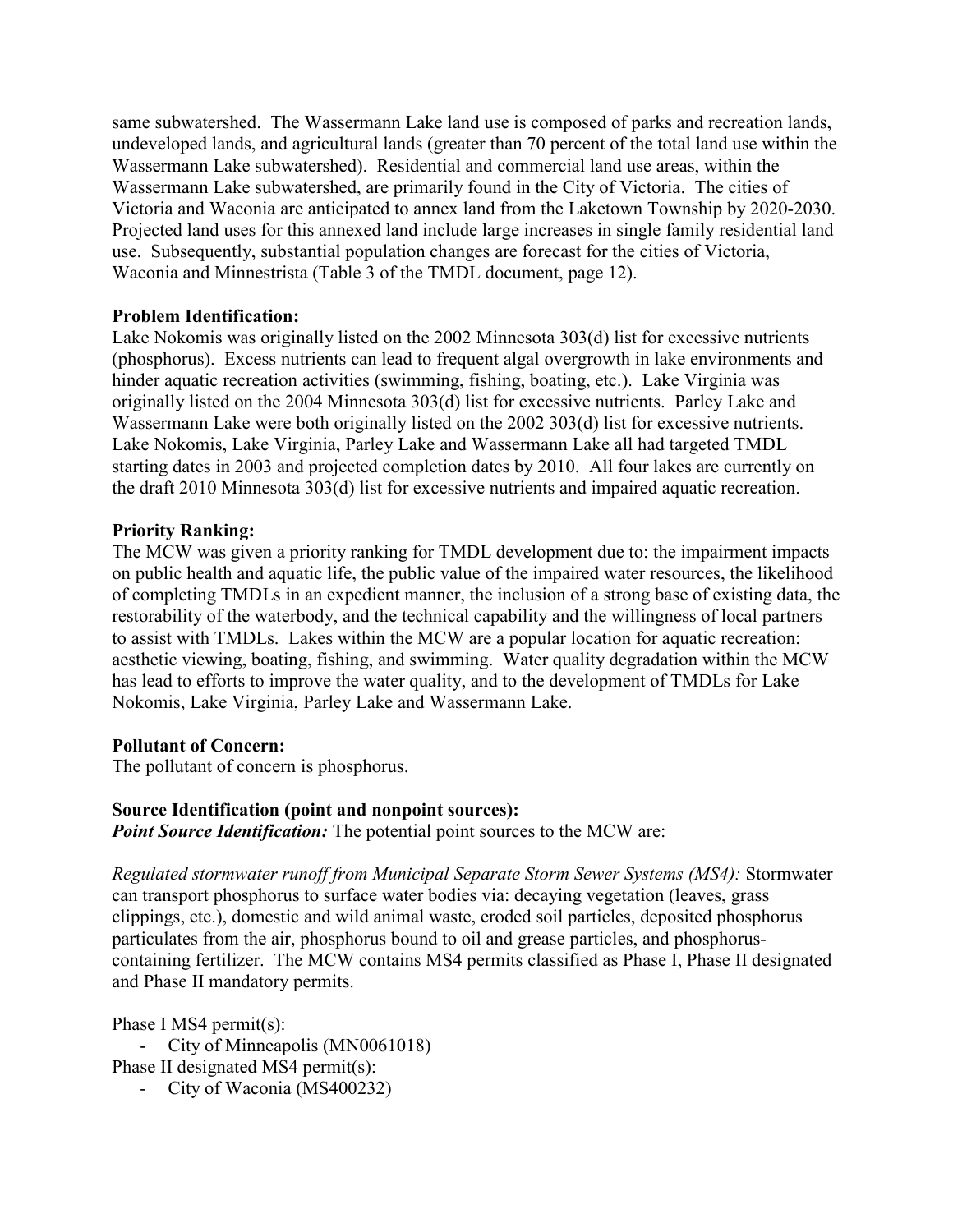Phase II mandatory MS4 permit(s):

- Carver County (MS400070)
- City of Chanhassen (MS400079)
- City of Chaska (MS400080)
- Hennepin County (MS4000138)
- Laketown Township (MS400142)
- Minnehaha Creek Watershed District (MS400182)
- City of Minnestrista (MS400106)
- Minnesota Department Of Transportation (MN-DOT) Metro District (MS400170)
- City of Richfield (MS400045)
- City of Shorewood (MS400122)
- City of Victoria City (MS400126)

Laketown Township will ultimately be annexed by the Cities of Chaska, Waconia, and Victoria and will not exist under future/ultimate conditions. The City of Waconia is not currently within the MCW boundaries, but after it has annexed portions of Laketown Township, portions of the City of Waconia will be within the boundaries of the Parley Lake subwatershed. Fort Snelling, within the Lake Nokomis subwatershed, is not a regulated MS4 community.

*Minneapolis-St. Paul International Airport Discharges:* Discharges from this facility are regulated under a National Pollutant Discharge Elimination System (NPDES) permit (MN0002101). The discharges from this facility are classified as waste/stormwater and phosphorus inputs could be from decaying vegetation, eroded soil particles, deposited phosphorus particulates, and phosphorus bound to oil and grease particles. The discharges from the MSP areas drain to Mother Lake, which is south of Lake Nokomis. Water from Mother Lake eventually makes its way to Lake Nokomis (see Figure 2 of the TMDL document, page 8).

*Permitted Construction and Industrial Areas:* Construction and industrial sites may contribute phosphorus via sediment runoff during stormwater events. These areas within the MCW must comply with the requirements of the NPDES Stormwater Program. The NPDES program requires construction and industrial sites to create a Stormwater Pollution Prevention Plan (SWPPP) that summarizes how stormwater will be minimized from the site.

*Nonpoint Source Identification:* The potential nonpoint sources to the MCW are:

*Internal loading:* The release of phosphorus from sediment, the release of phosphorus via physical disturbance from benthic fish (rough fish, ex. carp), the release of phosphorus from wind mixing the water column, and the release of phosphorus from decaying pondweeds, can all contribute internal phosphorus loading to the lakes in the MCW. Phosphorus can build up in the bottom waters of the lake and can be resuspended or mixed into the water column.

*Atmospheric deposition:* Phosphorus may be added via particulate deposition. Particles from the atmosphere may fall onto lake surfaces or other surfaces within the MCW. Phosphorus can be bound to these particles which can add to the phosphorus inputs to surface water environments.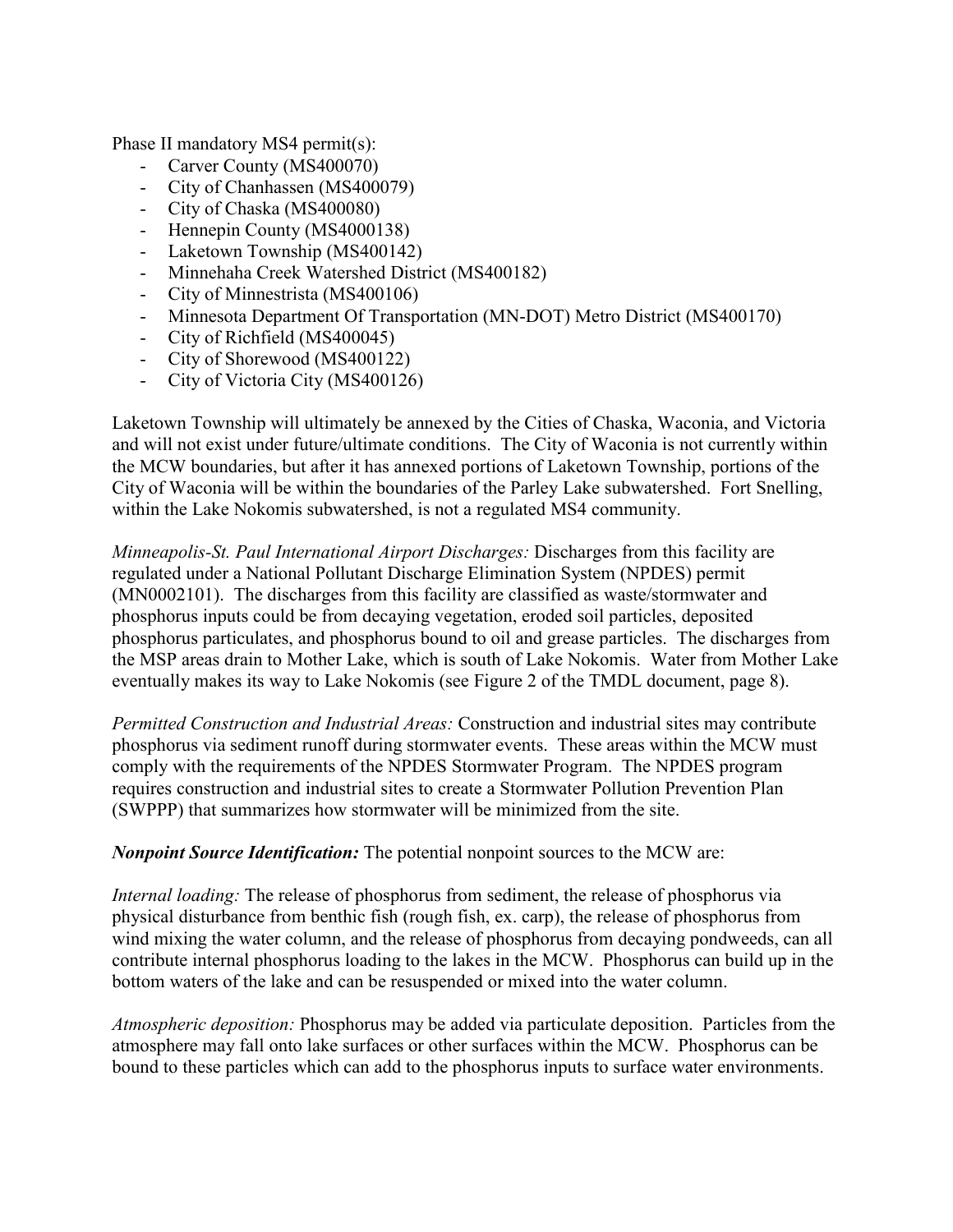*Groundwater discharge:* Phosphorus can be added to the lake's water column through groundwater discharge. Phosphorus concentrations in groundwater are usually below the water quality standards for phosphorus. In those instances where significant groundwater discharge into lake environments is occurring, phosphorus inputs can impact the phosphorus budgeting of the waterbody.

*Non-regulated stormwater runoff:* Non-regulated stormwater runoff can add phosphorus to the watershed. The sources of phosphorus in stormwater include: decaying vegetation (leaves, grass clippings, etc.), domestic and wild animal wastes, soil particles, atmospheric deposited particles, and phosphorus containing fertilizers. Runoff from agriculture, open space, rural and residential areas that lie outside of MS4 permits may contribute nonpoint derived phosphorus inputs to the MCW.

## **Future Growth:**

The Future Growth/Reserve Capacity section is found on pages 44-45 of the final TMDL document. For the Minnehaha Creek Watershed District Lakes (MCWDL) TMDLs future land use scenarios were incorporated into water quality modeling efforts. The modeling efforts tied to Lake Virginia, Parley Lake and Wassermann Lake utilized growth projections for 2020 to set event mean concentrations (EMC) for these subwatersheds. The event mean concentrations impact the determination of the volume of runoff in each subwatershed under modeled ultimate land use conditions. Each TMDL received a wasteload allocation (WLA) or load allocation (LA) based on the area of the subwatershed and how much the area of that subwatershed can develop in the future. The WLA and LA per subwatershed were calculated for all current and future sources. Any expansion of point or nonpoint sources, within each subwatershed, will need to comply with the respective WLA and LA values in the TMDL.

The U.S. EPA finds that the TMDL document submitted by the MPCA satisfies the requirements of the first criterion.

## **2. Description of the Applicable Water Quality Standards and Numeric Water Quality Target**

 The TMDL submittal must include a description of the applicable State/Tribal water quality standard, including the designated use(s) of the waterbody, the applicable numeric or narrative water quality criterion, and the antidegradation policy.  $(40 \text{ C.F.R. } $130.7(c)(1))$ . EPA needs this information to review the loading capacity determination, and load and wasteload allocations, which are required by regulation.

The TMDL submittal must identify a numeric water quality target(s) – a quantitative value used to measure whether or not the applicable water quality standard is attained. Generally, the pollutant of concern and the numeric water quality target are, respectively, the chemical causing the impairment and the numeric criteria for that chemical (e.g., chromium) contained in the water quality standard. The TMDL expresses the relationship between any necessary reduction of the pollutant of concern and the attainment of the numeric water quality target. Occasionally, the pollutant of concern is different from the pollutant that is the subject of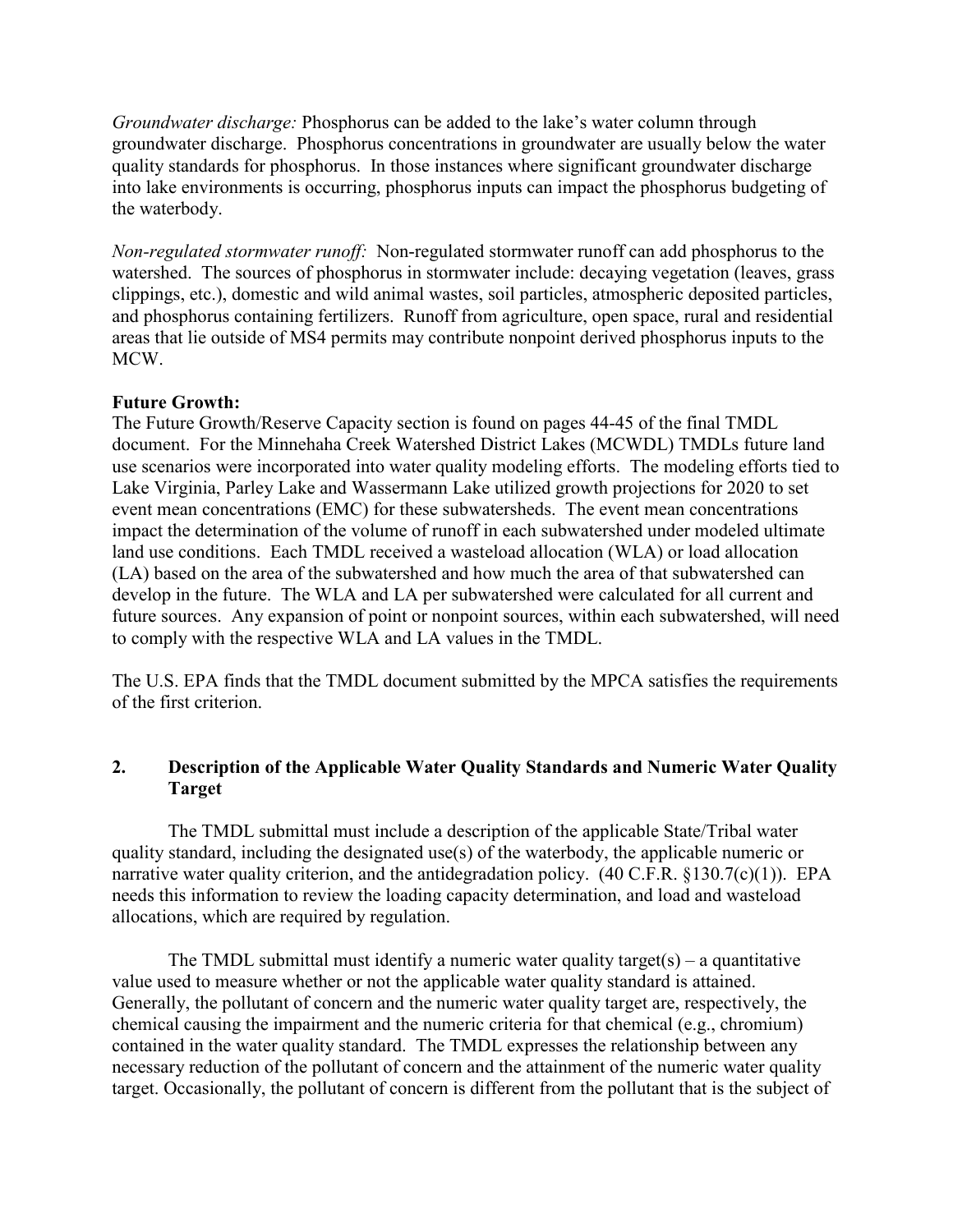the numeric water quality target (e.g., when the pollutant of concern is phosphorus and the numeric water quality target is expressed as Dissolved Oxygen (DO) criteria). In such cases, the TMDL submittal should explain the linkage between the pollutant of concern and the chosen numeric water quality target.

## **Comment:**

## **Designated Uses:**

The designated use for Lake Nokomis, Lake Virginia, Parley Lake and Wassermann Lake is for aquatic recreation (swimming, fishing, boating, etc.). The four lakes are classified as Class 2B, 3C, 4A, 4B, 5, and 6 waters for the state of Minnesota.

## **Standards:**

The assessment for eutrophic conditions includes a numeric water quality standard and assessment factors from Minnesota Rule 7050. The lakes identified in the MCWDL TMDL are within the boundaries of the NCHF ecoregion. The MPCA assumes that by meeting the loading capacity values set by the WLA and LA, the total phosphorus (TP), the chlorophyll-a (chl-a) and the Secchi Disc (SD) depth water quality criteria will be attained.

Parley Lake is the only lake in this TMDL study to be considered as a shallow lake (see Table 1 of this Decision Document). According to the MPCA, a lake is considered as a shallow lake if the lake's maximum depth is less than 15 feet, or the lake's littoral zone coverage is at least 80% of the lake's surface area. A request was made by the MPCA to set site specific eutrophication standards for Lake Nokomis. The request is being considered by the MPCA and U.S. EPA. For the purposes of this TMDL, the U.S. EPA approval is based upon the calculated NCHF eutrophication standard for the "general" conditions for Lake Nokomis.

| <b>Parameter</b>                           | Eutrophication<br><b>Standard</b> | <b>Eutrophication Standard</b>                  |
|--------------------------------------------|-----------------------------------|-------------------------------------------------|
|                                            | <b>Shallow Lakes</b>              | General                                         |
| Total Phosphorus (ug/L)                    | TP < 40                           | TP < 40                                         |
| Chlorophyll-a $\left(\frac{u g}{L}\right)$ | chl-a $\leq$ 20                   | chl-a $<$ 14                                    |
| Secchi Depth (m)                           | SD > 1.0                          | SD > 1.4                                        |
| Lakes the Standards<br>Apply To            | Parley Lake                       | Lake Nokomis, Lake<br>Virginia, Wassermann Lake |

**Table 1: Minnesota Eutrophication Standards, North Central Hardwood Forests Ecoregion** 

The U.S. EPA finds that the TMDL document submitted by the MPCA satisfies the requirements of the second criterion.

## **3. Loading Capacity - Linking Water Quality and Pollutant Sources**

 A TMDL must identify the loading capacity of a waterbody for the applicable pollutant. EPA regulations define loading capacity as the greatest amount of a pollutant that a water can receive without violating water quality standards (40 C.F.R. §130.2(f)).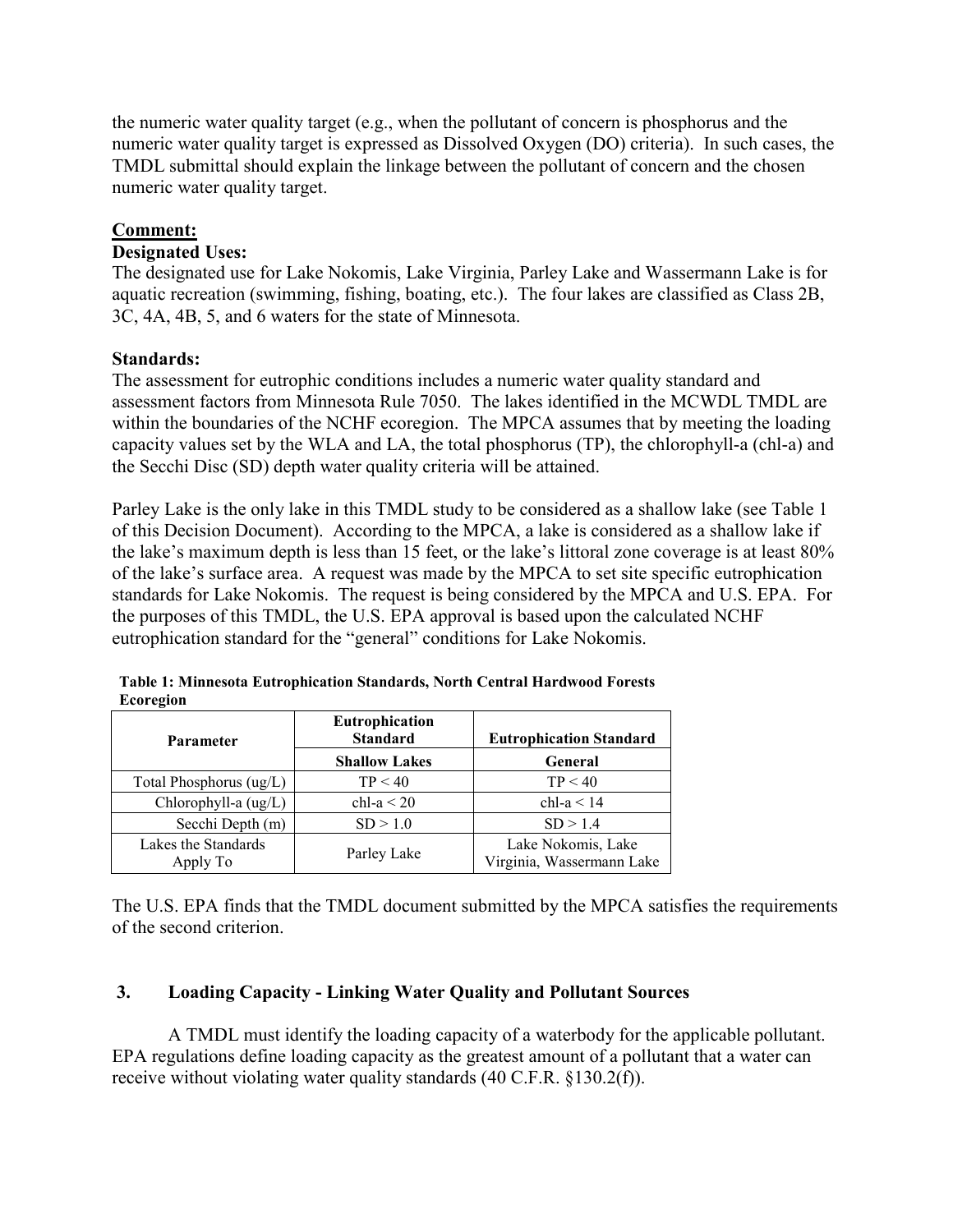The pollutant loadings may be expressed as either mass-per-time, toxicity or other appropriate measure (40 C.F.R. §130.2(i)). If the TMDL is expressed in terms other than a daily load, e.g., an annual load, the submittal should explain why it is appropriate to express the TMDL in the unit of measurement chosen. The TMDL submittal should describe the method used to establish the cause-and-effect relationship between the numeric target and the identified pollutant sources. In many instances, this method will be a water quality model.

 The TMDL submittal should contain documentation supporting the TMDL analysis, including the basis for any assumptions; a discussion of strengths and weaknesses in the analytical process; and results from any water quality modeling. EPA needs this information to review the loading capacity determination, and load and wasteload allocations, which are required by regulation.

 TMDLs must take into account *critical conditions* for stream flow, loading, and water quality parameters as part of the analysis of loading capacity.  $(40 \text{ C.F.R. } §130.7(c)(1))$ . TMDLs should define applicable *critical conditions* and describe their approach to estimating both point and nonpoint source loadings under such *critical conditions*. In particular, the TMDL should discuss the approach used to compute and allocate nonpoint source loadings, e.g., meteorological conditions and land use distribution.

## **Comment:**

## **Loading Capacity Calculations:**

The approach to estimating the Loading Capacity is described in Section 3.0 (page 36 of the final TMDL document) and in Appendix A and B. The pollutant sources were identified (stormwater runoff, internal loading, and atmospheric deposition) and estimated based on monitoring data and modeling efforts. The loading capacity of each lake was estimated using an in-lake phosphorus model (BATHTUB) and then the loading capacity was divided among the WLA and LA.

The Simple Method calculation model was used to calculate a subwatershed pollutant load based on a subwatershed runoff estimate. These subwatershed runoff estimates were then used as inputs to the BATHTUB lake response model. The Simple Method may be used to estimate pollutant concentration runoff from urban drainage areas and is based on storm event calculations. Runoff is estimated using runoff coefficients for the fraction of rainfall converted to runoff. A correction factor is used to account for those storms that do not produce runoff. Pollutant concentrations in runoff depend on the land use activity.

The phosphorus loads for the MCWDL TMDLs were calculated from storm event mean concentrations of total phosphorus. Individual event mean concentrations were summed to determine the total pollutant load. The EMCs for Lake Virginia, Parley Lake and Wassermann Lake were calculated differently than the EMCs for Lake Nokomis. For Lake Virginia, Parley Lake and Wassermann Lakes, land use projects (2020 land use projections) were employed to assign EMC. The ultimate condition, or the 2020 land use scenario, was used to approximate watershed runoff volume and load estimates.

The Lake Nokomis EMCs were set based on empirical runoff data collected from sites within Minneapolis and St. Paul. No land use projections were used to calculate watershed runoff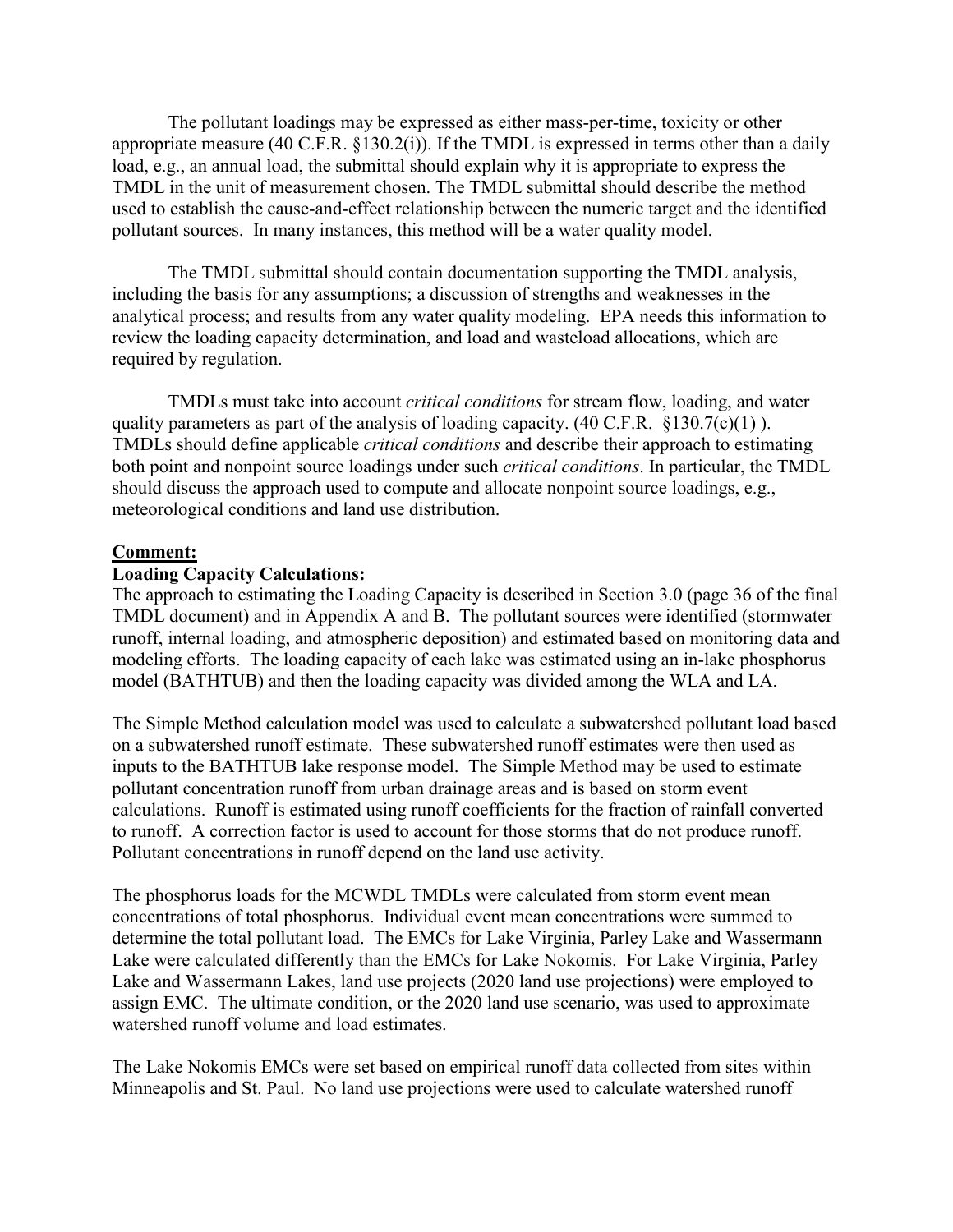volumes for the Lake Nokomis subwatershed. The land use within the Lake Nokomis subwatershed is not expected to change and is characterized as highly urbanized. Due to the urbanized nature of the Lake Nokomis subwatershed, a substantial amount of storm event runoff does not reach Lake Nokomis as stormwater runoff. These considerations were taken into account when adjusting the Simple Model to characterize runoff volumes to the Lake Nokomis subwatershed.

In the Lake Nokomis subwatershed, stormwater loads were approximated for the land area of the Metropolitan Airports Commission (MAC) at the Minneapolis-St. Paul Airport. The MAC was considered as a point source (NPDES #MN0002101) and stormwater loads were approximated based on the same methodology used in assigning stormwater loads to other MS4 communities. The areas covered by Fort Snelling, within the Lake Nokomis subwatershed, are not covered by an MS4 permit. The contributions from Fort Snelling were combined with other non-regulated TP loads and assigned to the loading allocation for the Lake Nokomis subwatershed.

The percent distribution of areas covered under an MS4 permit was used to assign TP loads to individual MS4 communities within the subwatersheds of Lake Nokomis, Lake Virginia, Parley Lake and Wassermann Lake. TP loads were assigned to individual MS4s and in some cases, the TP load was further subdivided according to the MS4 permit. These subdivisions included loading estimates assigned to road authorities (MN-DOT, Hennepin County, and Carver County), water district jurisdictional areas (coverage for judicial ditches), and municipal areas.

The BATHTUB model was utilized to link phosphorus loads with in-lake water quality and to calculate a loading capacity value (TMDL) for each lake. Phosphorus loads generated from the Simple Model were used as watershed inputs for the BATHTUB model. The BATHTUB model used the phosphorus loads to determine the in-lake concentrations of phosphorus and to calculate the TMDL. The BATHTUB model applied a series of empirical equations derived from assessments of lake data and performed steady state water and nutrient calculations based on lake morphometry and tributary inputs. The BATHTUB model required fairly simple inputs to predict phosphorus loading. The model accounted for pollutant transport, sedimentation, and nutrient cycling.

Nutrient inputs into BATHTUB were comprised of the stormwater runoff estimates (from the Simple Method), atmospheric deposition, and internal loading estimates. Atmospheric deposition was set at the default loading rate of 30 kg/km<sup>2</sup> per year. Internal loading estimates were approximated through mass balance calculations that are internal to the BATHTUB modeling platform. In those situations where the default internal loading values are over or under estimates, the internal loading values in BATHTUB were altered to reflect the empirical internal loading values.

BATHTUB modeling results were calibrated to 10-year growing season averages of TP, chl-a and SD. The 10-year period utilized was 1998-2007 and the growing season was set at June through September. The BATHTUB model determined loading capacities for all of the lakes of the MCWDL TMDL. The loading capacities for each lake were determined on an annual basis before the annual loads were transformed into daily loads by dividing the annual loads by 365. Loading capacity values were separated into WLA and LA for each lake.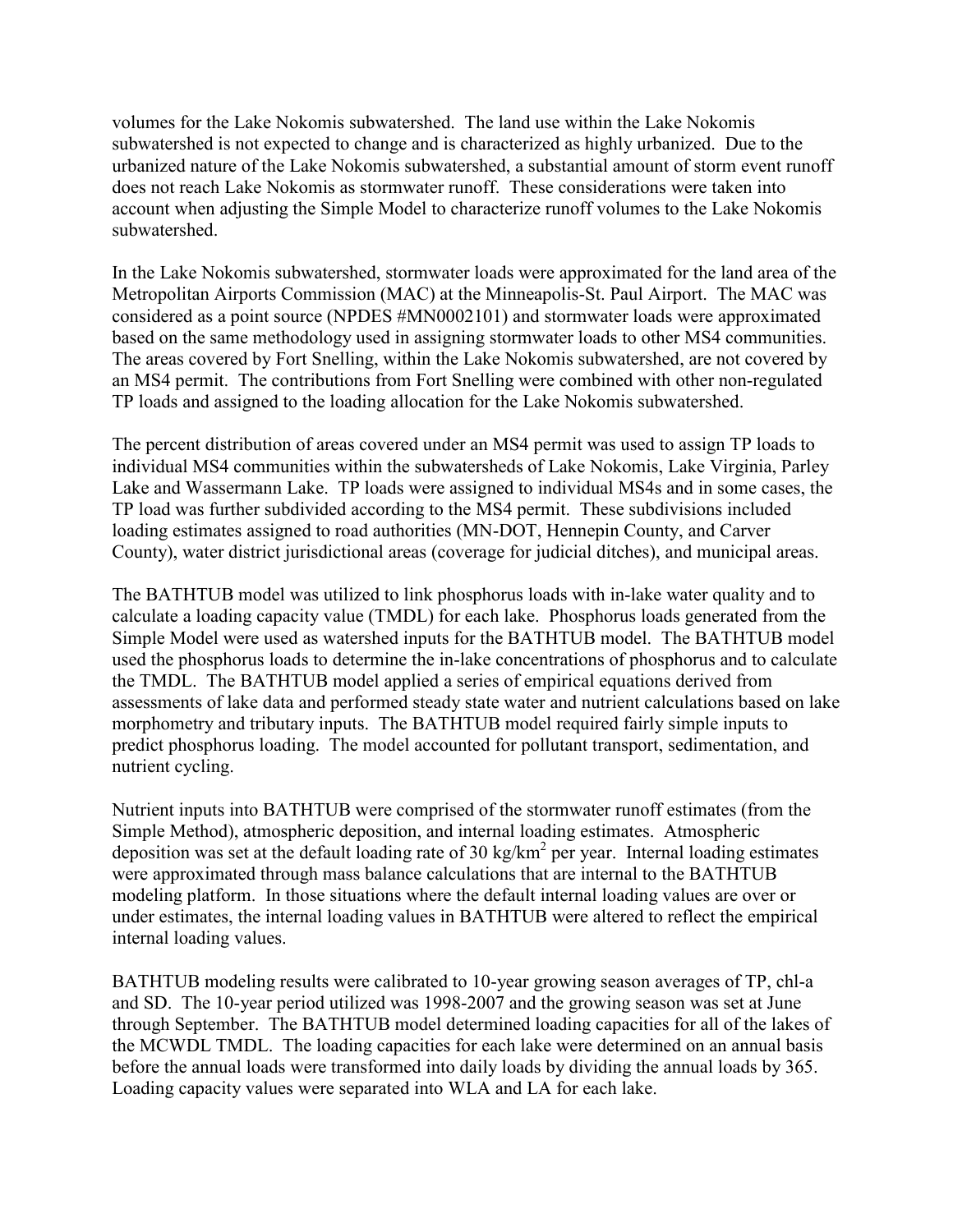The WLA for each lake was calculated by multiplying a target phosphorus runoff estimate by the estimated subwatershed runoff volume. The subwatershed runoff volume was set by the Simple Method. The MPCA deemed that the target TP runoff value would be sufficient for the lake to meet its in-lake water quality goals. The target phosphorus runoff estimate was adjusted accordingly so the lakes would meet their water quality goals.

A TP concentration of 150 µg/L was the default target runoff estimate. This value was set by the MPCA based on what has been shown to be achieved with current technology for stormwater treated with Best Management Practices, specifically stormwater ponds and wetlands. Selecting a target concentration of 150 µg/L was supported by TP runoff ranges from studies and data reviewed by the MPCA (page 41 of the final TMDL document). The TP value of 150 µg/L was a concentration target utilized by the MPCA to calculate WLA for each subwatershed addressed in this study. It should be noted that the U.S. EPA is approving the load-based WLA of Tables 2-5 within this decision document and not the concentration targets used to derive those WLA.

Load allocations were calculated and included the following nonpoint sources: non-regulated stormwater runoff, internal loading, atmospheric deposition, and other unidentified loads. Unidentified loads may include loads from animal agriculture, channel erosion, and lake shoreline erosion. The components of the LA components were summed for a lumped LA.

The Lake Nokomis TMDL:

| Source                                                                     |                       | <b>TMDL</b> |         |
|----------------------------------------------------------------------------|-----------------------|-------------|---------|
|                                                                            |                       | lbs/yr      | lbs/day |
| Load Allocation (internal load, atmospheric deposition, non-MS4 stormwater |                       |             |         |
| runoff)                                                                    |                       | 160         | 0.437   |
| <b>Wasteload Allocation</b> (regulated stormwater runoff)                  |                       | 330         | 0.904   |
| MS4 or other source                                                        | <b>NPDES Permit #</b> |             |         |
| City of Minneapolis                                                        | MN0061018             | 188         | 0.516   |
| City of Richfield                                                          | MS400045              | 103         | 0.281   |
| Hennepin County                                                            | MS400138              | 8.1         | 0.0223  |
| MN-DOT Metro District                                                      | MS400170              | 10          | 0.0277  |
| Metropolitan Airports Commission (MAC)                                     | MN0002101             | 17          | 0.0467  |
| Construction stormwater                                                    | Various               | 2.0         | 0.00542 |
|                                                                            | No current            |             |         |
| Industrial site stormwater                                                 | regulated sources     | 1.6         | 0.00452 |
| <b>Total TMDL</b>                                                          |                       | 490         | 1.34    |

#### **Table 2: Lake Nokomis TMDL**

 $L$  and  $L$  and  $L$  state  $L$  allocations, based on the shallow lake  $L$  state entrophical standards on the state entropy of  $L$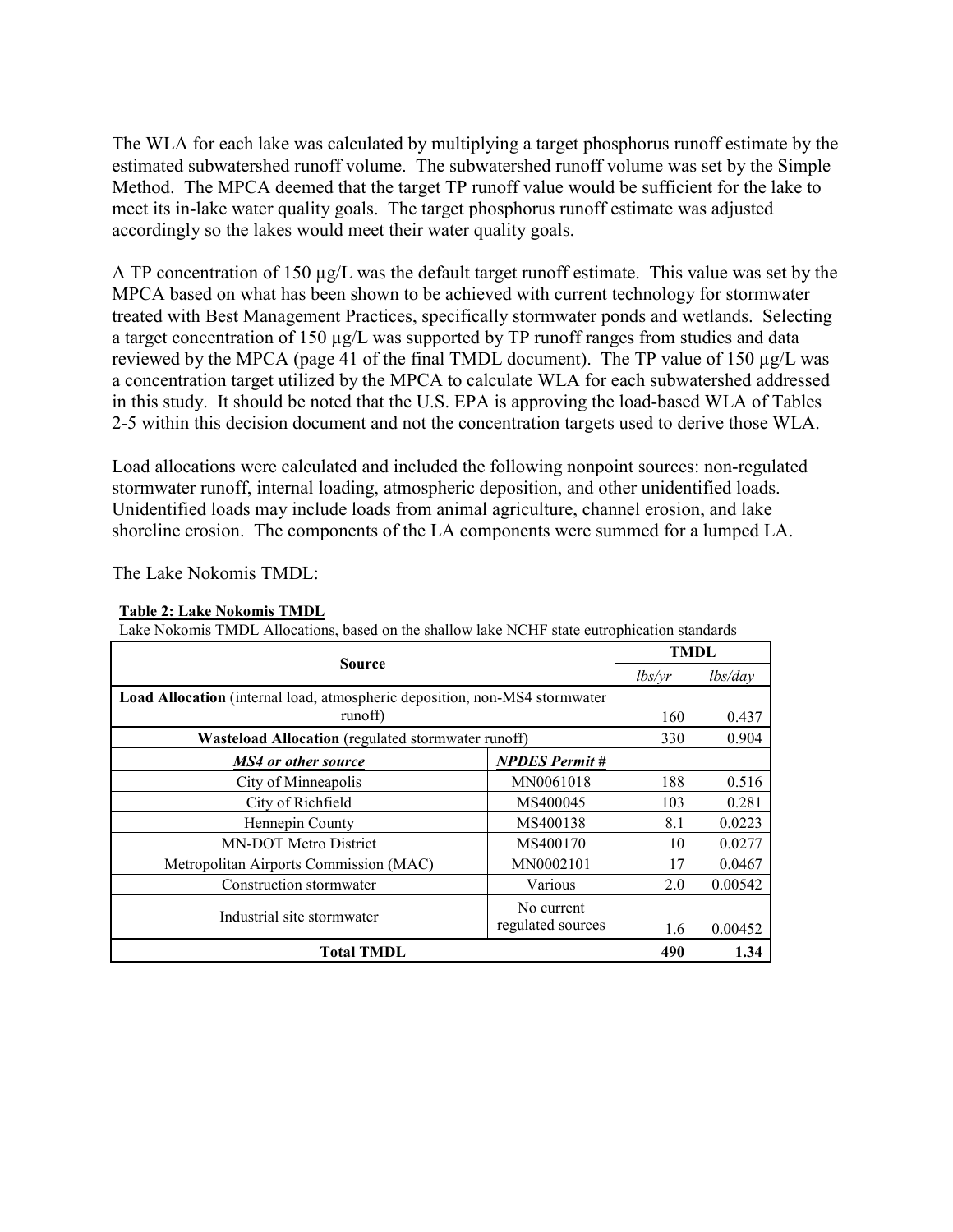## The Lake Virginia TMDL:

#### **Table 3: Lake Virginia TMDL**

Lake Virginia TMDL Allocations, based on the NCHF state eutrophication standards

| <b>Source</b>                                                              |                                 | <b>TMDL</b> |         |
|----------------------------------------------------------------------------|---------------------------------|-------------|---------|
|                                                                            |                                 | lbs/yr      | lbs/day |
| Load Allocation (internal load, atmospheric deposition, non-MS4 stormwater |                                 |             |         |
| runoff)                                                                    |                                 | 173         | 0.47    |
| Wasteload Allocation (regulated stormwater runoff)                         |                                 | 133         | 0.366   |
| <b>MS4</b> or other source                                                 | <b>NPDES Permit #</b>           |             |         |
| City of Chanhassen                                                         | MS400079                        | 59          | 0.16    |
| City of Shorewood                                                          | MS400122                        | 18.3        | 0.05    |
| City of Victoria                                                           | MS400126                        | 46          | 0.13    |
| MN-DOT Metro District                                                      | MS400170                        | 7.6         | 0.021   |
| Construction stormwater                                                    | Various                         | 1.3         | 0.0036  |
| Industrial site stormwater                                                 | No current<br>regulated sources | 0.59        | 0.00160 |
| <b>Total TMDL</b>                                                          |                                 | 306         | 0.84    |

The Parley Lake TMDL:

#### **Table 4: Parley Lake TMDL**

Parley Lake TMDL Allocations, based on the NCHF state eutrophication standards

| <b>Source</b>                                                              |                                 | <b>TMDL</b> |         |
|----------------------------------------------------------------------------|---------------------------------|-------------|---------|
|                                                                            |                                 | lbs/yr      | lbs/day |
| Load Allocation (internal load, atmospheric deposition, non-MS4 stormwater |                                 |             |         |
| runoff)                                                                    |                                 | 1,097       | 3       |
| Wasteload Allocation (regulated stormwater runoff)                         |                                 | 175         | 0.479   |
| MS4 or other source                                                        | <b>NPDES</b> Permit #           |             |         |
| City of Victoria                                                           | MS400126                        | 103         | 0.282   |
| City of Minnetrista                                                        | MS400106                        | 0.54        | 0.00148 |
| Laketown Township                                                          | MS400142                        | 61          | 0.167   |
| Carver County                                                              | MS400070                        | 4.6         | 0.0126  |
| <b>MN-DOT Metro District</b>                                               | MS400170                        | 1.6         | 0.00442 |
| <b>MCWD</b>                                                                | MS400182                        | 0.54        | 0.00148 |
| Construction stormwater                                                    | Various                         | 2.8         | 0.00765 |
| Industrial site stormwater                                                 | No current<br>regulated sources | 0.87        | 0.00240 |
| <b>Total TMDL</b>                                                          |                                 | 1,272       | 3.48    |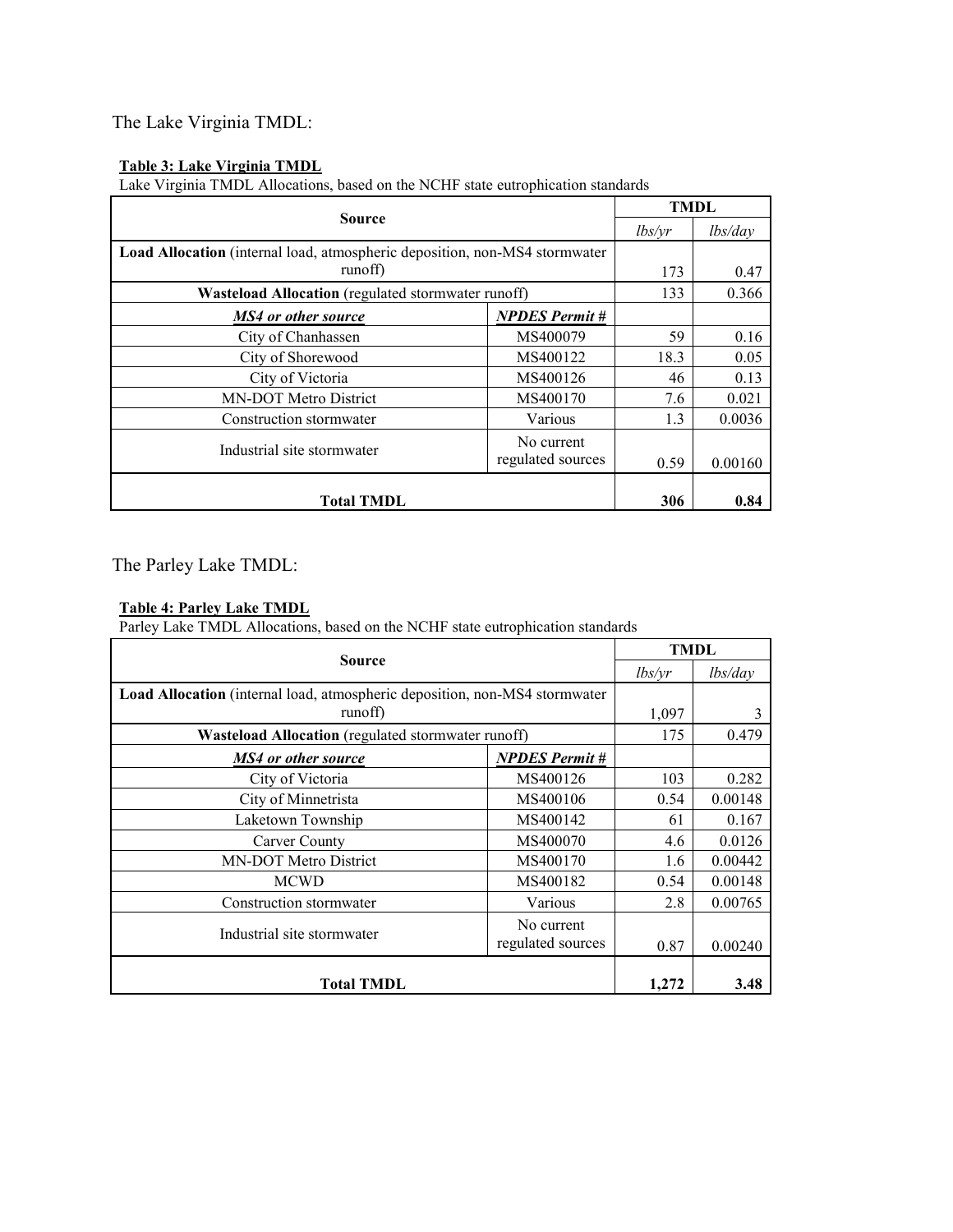The Wassermann Lake TMDL:

#### **Table 5: Wassermann Lake TMDL**

Wassermann Lake TMDL Allocations, based on the NCHF state eutrophication standards

| <b>Source</b>                                                                     |                       | <b>TMDL</b> |         |
|-----------------------------------------------------------------------------------|-----------------------|-------------|---------|
|                                                                                   |                       | lbs/vr      | lbs/day |
| <b>Load Allocation</b> (internal load, atmospheric deposition, non-MS4 stormwater |                       |             |         |
| runoff)                                                                           |                       | 158         | 0.43    |
| <b>Wasteload Allocation</b> (regulated stormwater runoff)                         |                       | 125         | 0.34    |
| MS4 or other source                                                               | <b>NPDES</b> Permit # |             |         |
| City of Victoria                                                                  | MS400126              | 65          | 0.177   |
| Laketown Township                                                                 | MS400142              | 57          | 0.157   |
| Carver County                                                                     | MS400070              | 1.23        | 0.00337 |
| Construction stormwater                                                           | Various               | 2.13        | 0.00584 |
| Industrial site stormwater                                                        | No current            |             |         |
|                                                                                   | regulated sources     | 0.0125      | 0.00034 |
|                                                                                   |                       |             |         |
| <b>Total TMDL</b>                                                                 |                       | 283         | 0.77    |

The U.S. EPA finds that the TMDL document submitted by the MPCA satisfies the requirements of the third criterion.

## **4. Load Allocations (LAs)**

 EPA regulations require that a TMDL include LAs, which identify the portion of the loading capacity attributed to existing and future nonpoint sources and to natural background. Load allocations may range from reasonably accurate estimates to gross allotments (40 C.F.R.  $\S 130.2(g)$ ). Where possible, load allocations should be described separately for natural background and nonpoint sources.

#### **Comment:**

Load allocations were calculated for each lake and included the following nonpoint sources: nonregulated stormwater runoff, internal loading, atmospheric deposition, and other unidentified loads. Unidentified loads may include loads from animal agriculture, channel erosion, and lake shoreline erosion. The components of the LA were added together to one LA value for each TMDL. The LA for each lake can be found in Tables 2-5 of this decision document.

The U.S. EPA finds that the TMDL document submitted by the MPCA satisfies the requirements of the fourth criterion.

## **5. Wasteload Allocations (WLAs)**

 EPA regulations require that a TMDL include WLAs, which identify the portion of the loading capacity allocated to individual existing and future point source(s) (40 C.F.R. §130.2(h),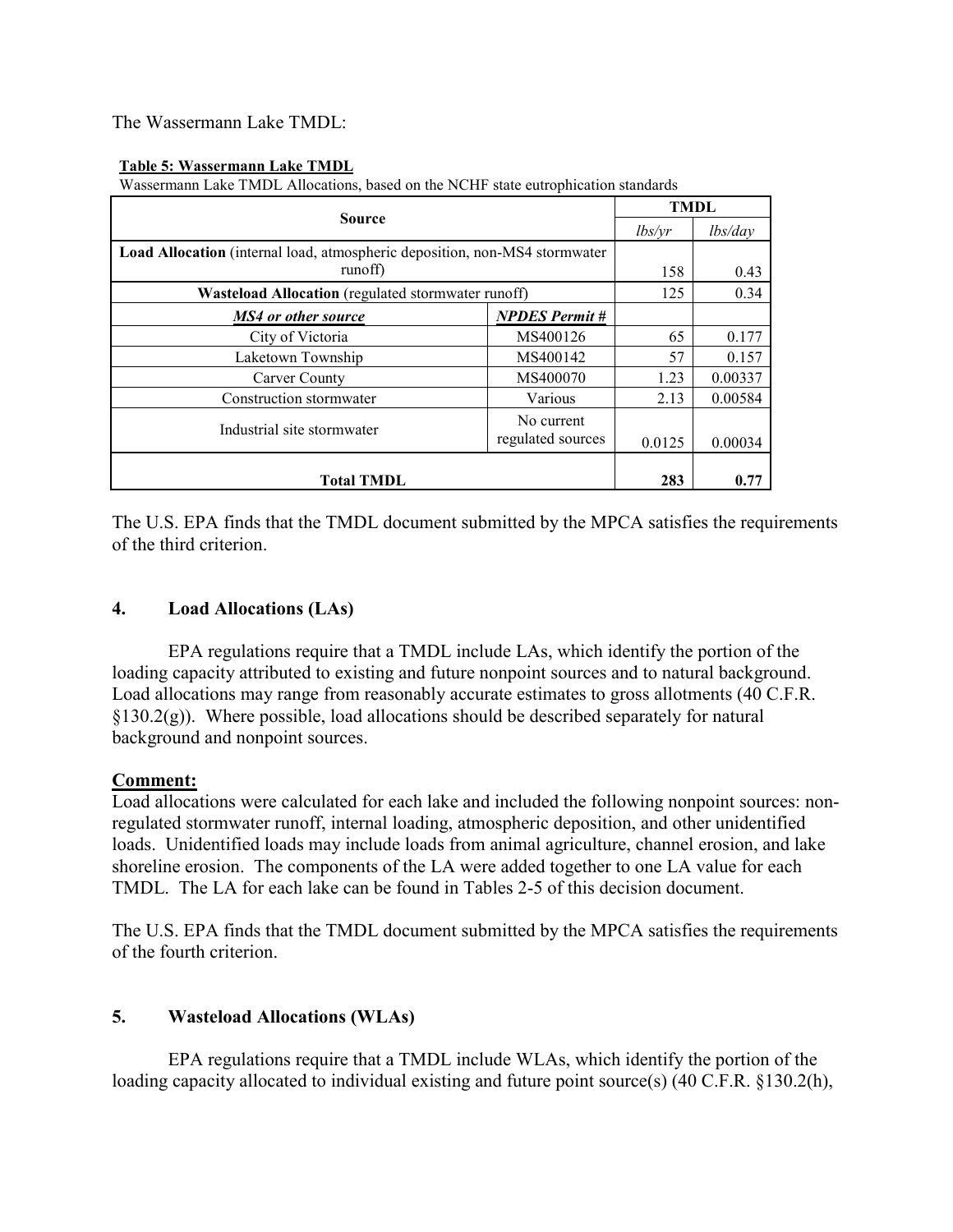40 C.F.R. §130.2(i)). In some cases, WLAs may cover more than one discharger, e.g., if the source is contained within a general permit.

 The individual WLAs may take the form of uniform percentage reductions or individual mass based limitations for dischargers where it can be shown that this solution meets WQSs and does not result in localized impairments. These individual WLAs may be adjusted during the NPDES permitting process. If the WLAs are adjusted, the individual effluent limits for each permit issued to a discharger on the impaired water must be consistent with the assumptions and requirements of the adjusted WLAs in the TMDL. If the WLAs are not adjusted, effluent limits contained in the permit must be consistent with the individual WLAs specified in the TMDL. If a draft permit provides for a higher load for a discharger than the corresponding individual WLA in the TMDL, the State/Tribe must demonstrate that the total WLA in the TMDL will be achieved through reductions in the remaining individual WLAs and that localized impairments will not result. All permittees should be notified of any deviations from the initial individual WLAs contained in the TMDL. EPA does not require the establishment of a new TMDL to reflect these revised allocations as long as the total WLA, as expressed in the TMDL, remains the same or decreases, and there is no reallocation between the total WLA and the total LA.

## **Comment:**

The WLA for each lake was calculated by multiplying a target phosphorus runoff estimate by the estimated subwatershed runoff volume. The subwatershed runoff volume was set by the Simple Method. The MPCA deemed that the target TP runoff value would be sufficient for the lake to meet its in-lake water quality goals. The target phosphorus runoff estimate was adjusted accordingly so the lakes would meet their water quality goals.

A TP concentration of 150 µg/L was the default target runoff estimate. This value was set by the MPCA based on what has been shown to be achieved with current technology for stormwater treated with Best Management Practices, specifically stormwater ponds and wetlands. Selecting a target concentration of 150 µg/L was supported by TP runoff ranges from studies and data reviewed by the MPCA (page 41 of the final TMDL document). The TP value of 150 µg/L was a concentration target utilized by the MPCA to calculate WLA for each subwatershed addressed in this study. It should be noted that the U.S. EPA is approving the load based WLA of Tables 2-5 within this decision document and not the concentration targets used to derive those WLA.

WLA in the MCWDL TMDLs were subdivided and attributed to MS4 communities, construction site stormwater, and industrial site stormwater, based on the areal coverage of these land uses within the subwatershed. Certain lakes within the MCWDL TMDL project had portions of their WLA assigned to sources other than MS4 communities and construction and industrial stormwater. Road authorities, such as the MN-DOT, Hennepin County, and Carver County, received a portion of the WLA in all four subwatersheds. The Minnehaha Creek Watershed District received a WLA to account for stormwater in judicial ditches under their jurisdiction in the Parley Lake subwatershed. The MAC received a portion of the WLA to account for stormwater in the Lake Nokomis subwatershed.

Construction stormwater WLA were based on the area of the subwatershed under permitted construction activity over the period of 2003-2008. Areas in each subwatershed, which were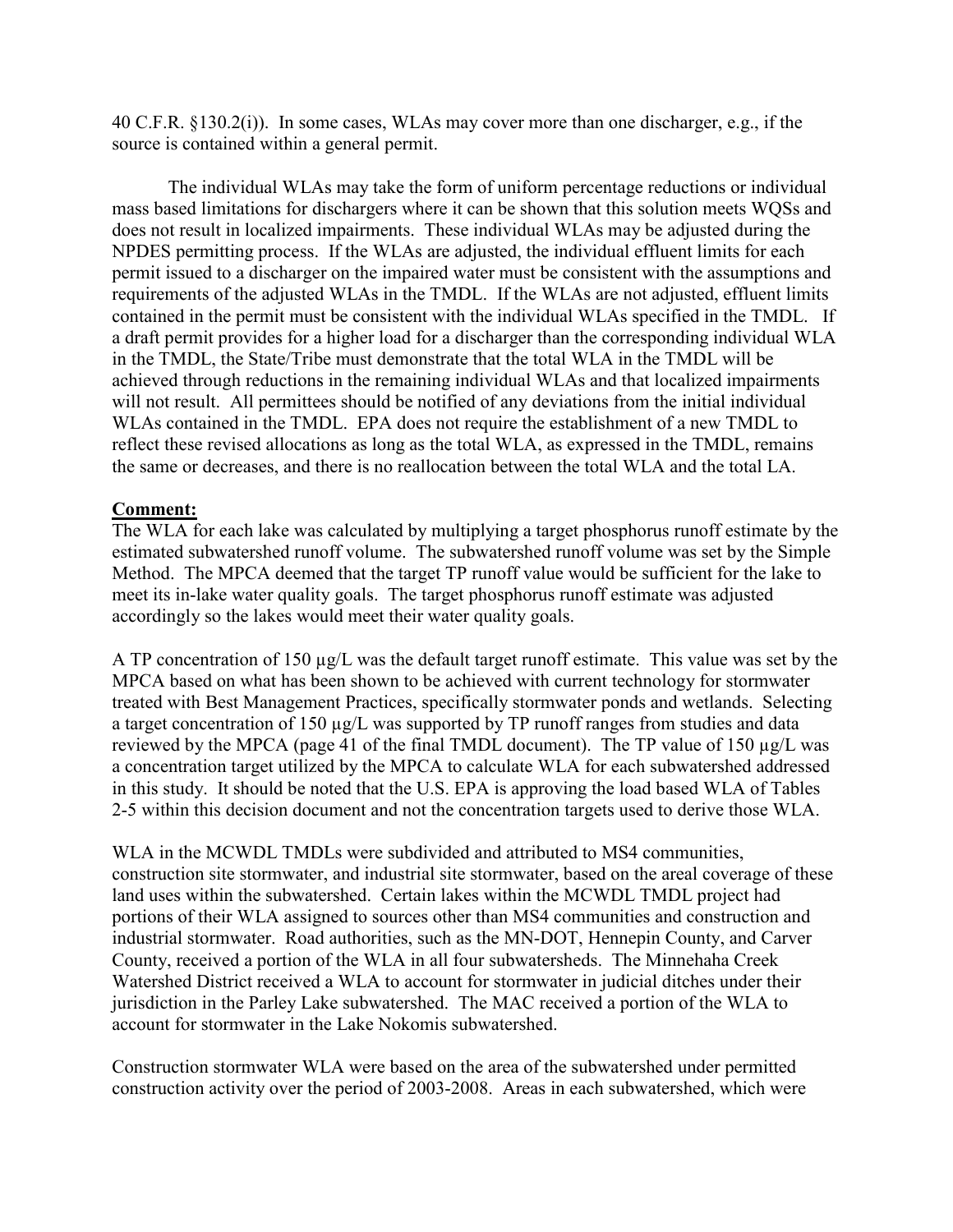covered by construction permits, were identified and an average percentage of municipal areal coverage was calculated. The average percentages were multiplied by the total WLA to determine the construction stormwater WLA for each subwatershed. The construction areal coverage ranged from 1.7% of the subwatershed area for the Wassermann Lake subwatershed to 0.6% for the Lake Nokomis subwatershed.

Industrial stormwater permits for each subwatershed were given a small portion of the loading capacity. The industrial stormwater WLA was calculated based on land area zoned for industrial land use. The industrial areal coverage ranged from 1.0% of the subwatershed area for the Lake Nokomis subwatershed to 0.1% for the Wassermann Lake subwatershed.

## **Lake Nokomis Subwatershed WLA:**

The permitted entities in the Lake Nokomis subwatershed are: the City of Minneapolis (MN0061018), the City of Richfield (MS400045), Hennepin County (MS400138), MN-DOT Metro District (MS400170), and the MAC (MN0002101). The portion of the MSP Airport that lies within the boundaries of the Lake Nokomis is regulated under the MAC NPDES permit. The MAC area within the Lake Nokomis subwatershed is in transition from an individual NPDES permit to a NPDES general permit. Once this change is complete, the WLA assigned to the MAC will be transferred to the industrial stormwater WLA for the Lake Nokomis subwatershed. The area covered under the boundaries of Fort Snelling is not regulated by a MS4 permit. The MS4 regulated areas within these municipal areas were set based upon land use areas. The Hennepin County and the MN-DOT road areas were calculated based on urbanized area boundaries.

## **Lake Virginia Subwatershed WLA:**

The permitted entities within the Lake Virginia subwatershed include: the City Chanhassen (MS400079), the City of Chaska (MS400 the City of Shorewood (MS400122), the City of Victoria (MS400126), and the MN-DOT Metro District (MS400170). The City of Chaska is not included in the WLA set for the Lake Virginia subwatershed. The City of Chaska does not have MS4 regulated acreage within the Lake Virginia subwatershed. The City of Chaska does have non-regulated MS4 acreage within the Lake Minnewashta subwatershed. The Lake Minnewashta subwatershed is adjacent to the Lake Virginia subwatershed. The MPCA determined that the non-regulated MS4 acreage of the City of Chaska would not be given a WLA for the Lake Virginia subwatershed. This decision was based on the small amount of acreage the City of Chaska occupies within the Lake Minnewashta subwatershed (see Figure 44 on page 81 of the final TMDL document). The MS4 regulated areas within these municipal areas were set based upon land use areas. The MN-DOT road areas were calculated based on urbanized area boundaries.

## **Parley Lake Subwatershed WLA:**

The permitted entities within the Parley Lake subwatershed include: the City of Victoria (MS400126), the City of Minnetrista (MS400106), Laketown Township (MS400142), Carver County (MS400070), MN-DOT Metro District (MS400170), and the MCWD (MS400182). It is expected that portions of Laketown Township will become annexed to the City of Victoria and also to the City of Waconia. The WLA apportioned to Laketown Township in Table 4 will be transferred to the City of Victoria and the City of Waconia at that time. The City of Waconia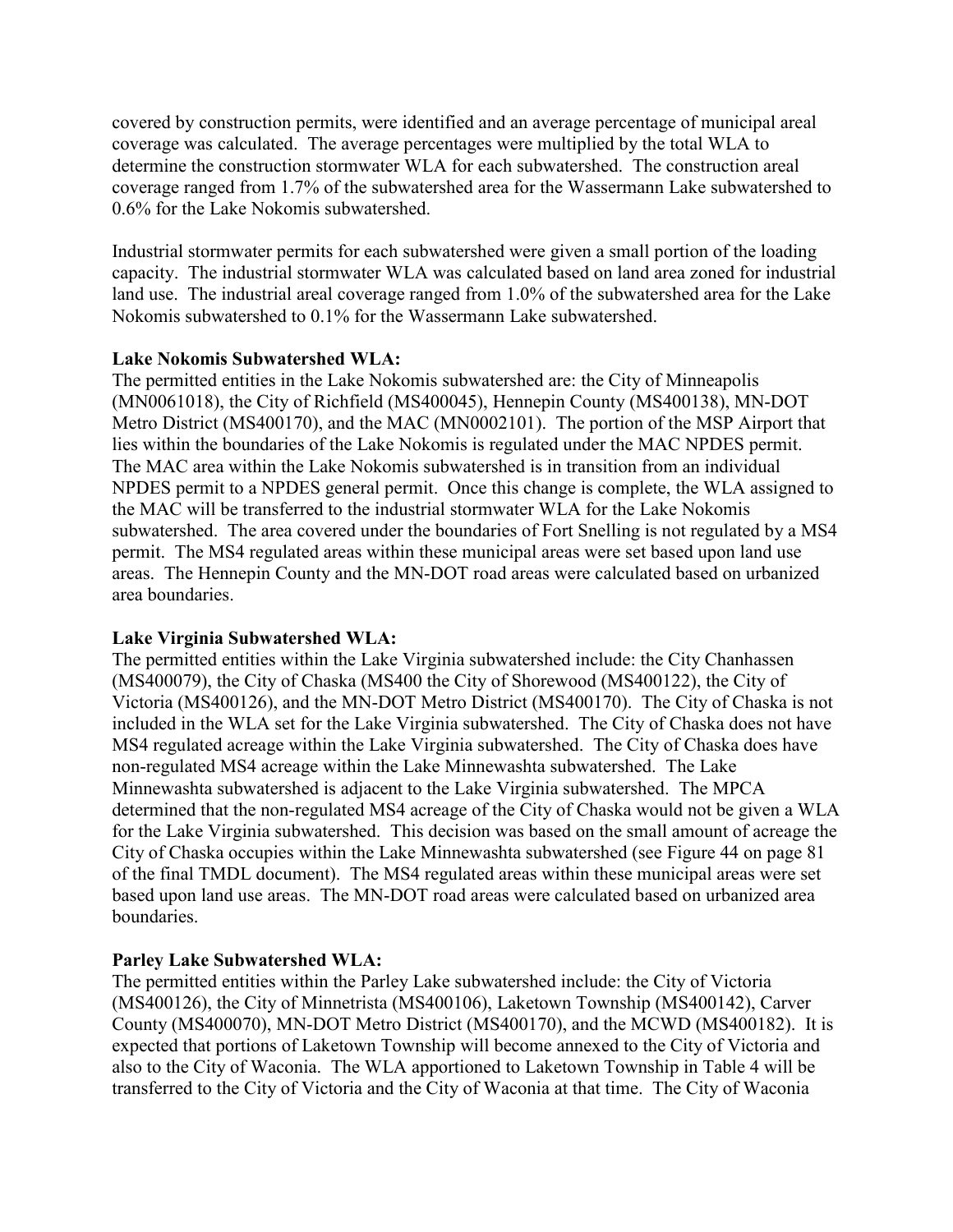does not have a WLA assigned to it at this time. The WLA from Laketown Township expected to be added to the City of Victoria is based on the rate of 0.036 lbs/acre per year. The expected addition to the City of Waconia is based on the rate of 0.086 lbs/acre per year. The MS4 regulated areas within these municipal areas were set based upon land use areas. The Carver County and MN-DOT road areas were calculated based on urbanized area boundaries.

#### **Wassermann Lake Subwatershed WLA:**

The permitted entities within the Wassermann Lake subwatershed include: the City of Victoria (MS400126), Laketown Township (MS400142), and Carver County (MS400070). It is expected that portions of Laketown Township will become annexed to the City of Victoria. The WLA apportioned to Laketown Township in Table 5 will be transferred to the City of Victoria at that time. The WLA from Laketown Township expected to be added to the City of Victoria is based on the rate of 0.072 lbs/acre per year. The MS4 regulated areas within these municipal areas were set based upon land use areas. The Carver County road areas were calculated based on urbanized area boundaries.

The U.S. EPA finds that the TMDL document submitted by the MPCA satisfies the requirements of the fifth criterion.

#### **6. Margin of Safety (MOS)**

 The statute and regulations require that a TMDL include a margin of safety (MOS) to account for any lack of knowledge concerning the relationship between load and wasteload allocations and water quality (CWA  $\S 303(d)(1)(C)$ , 40 C.F.R.  $\S 130.7(c)(1)$ ). EPA's 1991 TMDL Guidance explains that the MOS may be implicit, i.e., incorporated into the TMDL through conservative assumptions in the analysis, or explicit, i.e., expressed in the TMDL as loadings set aside for the MOS. If the MOS is implicit, the conservative assumptions in the analysis that account for the MOS must be described. If the MOS is explicit, the loading set aside for the MOS must be identified.

#### **Comment:**

The Margin of Safety (MOS) section (page 40 of the TMDL document) outlines how the MOS was determined. The MOS accounts for the inability of the MPCA to precisely describe the water quality conditions in the lakes of the MCWDL TMDL. The MCWDL TMDLs utilize an implicit MOS based on a series of conservative assumptions made during the lake response modeling. The MPCA believes that the model assumptions made for shallow lake systems were conservative with respect to the loading capacities.

In this study, Parley Lake was determined to be a shallow lake. Lake Nokomis, Lake Virginia, Wassermann Lake do not meet the MPCA definition of shallow lakes but were determined to be similar enough to shallow lakes, based on their littoral zone areas. The MPCA believes that all of the lakes of this study behave in an ecologically similar manner (i.e. they function in the same manner with respect to mixing and phosphorus response). The implicit MOS for the MCWDL TMDLs were based on the following conservative assumptions: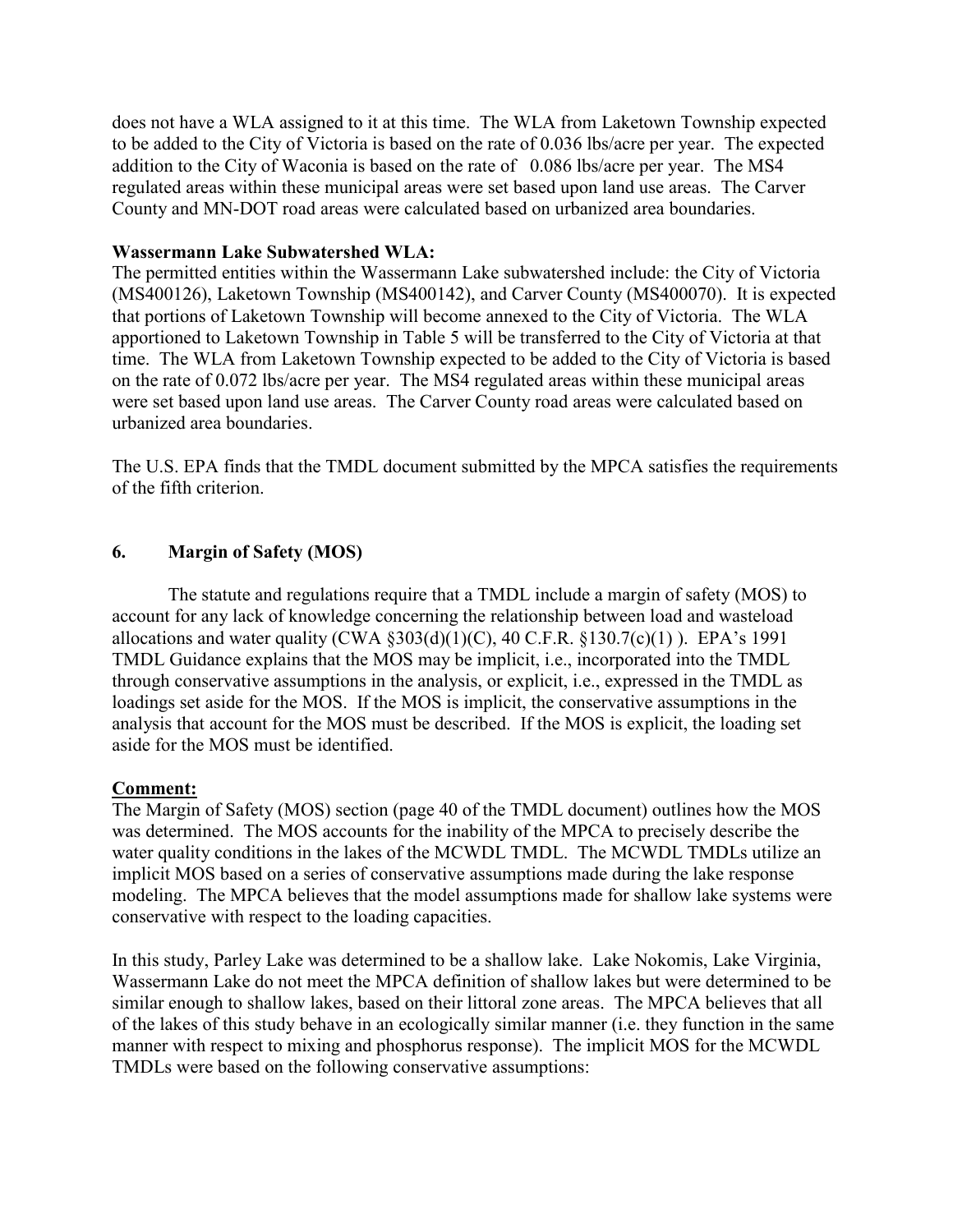- Shallow lakes which are impaired by nutrients, can assume to be in a turbid-water state, not a clear-water state.
- A lake water quality model calibrated for a shallow lake which is in a turbid-water state, will calculate loading capacities that reflect a turbid-water state.
- The lake water quality model assumed that a shallow lake's water quality "state" (i.e. whether the lake is in a clear-water state or turbid-water state) will switch from turbid to clear when its phosphorus load is reduced to the loading capacity estimate. The loading capacity estimate was determined via the BATHTUB model
- Shallow lakes can tolerate larger phosphorus loads in a clear-water state, while still meeting the state's water quality standards for chl-a and SD, than the same lake system can assimilate in a turbid-water state. This is related to biological interactions within lake environments. The MPCA believes that zooplankton graze phytoplankton (algae) more efficiently in lake environments which are in a clear-water state. Increased zooplankton grazing reduces algae and chl-a concentrations, and improves SD measurements.

The U.S. EPA finds that the TMDL document submitted by the MPCA contains an appropriate MOS satisfying the requirements of the sixth criterion.

## **7. Seasonal Variation**

 The statute and regulations require that a TMDL be established with consideration of seasonal variations. The TMDL must describe the method chosen for including seasonal variations. (CWA §303(d)(1)(C), 40 C.F.R. §130.7(c)(1)).

## **Comment:**

Seasonal variation was considered in this TMDL as described in section 5 (on page 93). The water quality modeling efforts utilized annual load calculations to account for long term changes to Lake Nokomis, Lake Virginia, Parley Lake and Wassermann Lake. The MPCA determined that the water quality in the lakes of the MCWDL TMDL respond to long term changes, such as changes in annual loads. The MPCA therefore used annual load calculations. The nutrient targets employed in the MCWDL TMDL were developed for average nutrient values of the growing season (June to September). The water quality targets for the MCWDL TMDL were designed to meet the state eutrophication standards during the period of the year where the frequency and severity of algal growth is the greatest. This period has historically been during the growing season, June to September.

The growing season was determined to be the critical period for the lakes of the MCWDL TMDL. The critical period corresponds to conditions when phosphorus concentrations peak and state water quality standards are violated. The lake response modeling focused on meeting the water quality standards during the critical period. By meeting the water quality standards during the critical period, it was assumed that the loading capacity values would be protective of water quality during the remainder of the calendar year (October through May).

The U.S. EPA finds that the TMDL document submitted by the MPCA satisfies the requirements of the seventh criterion.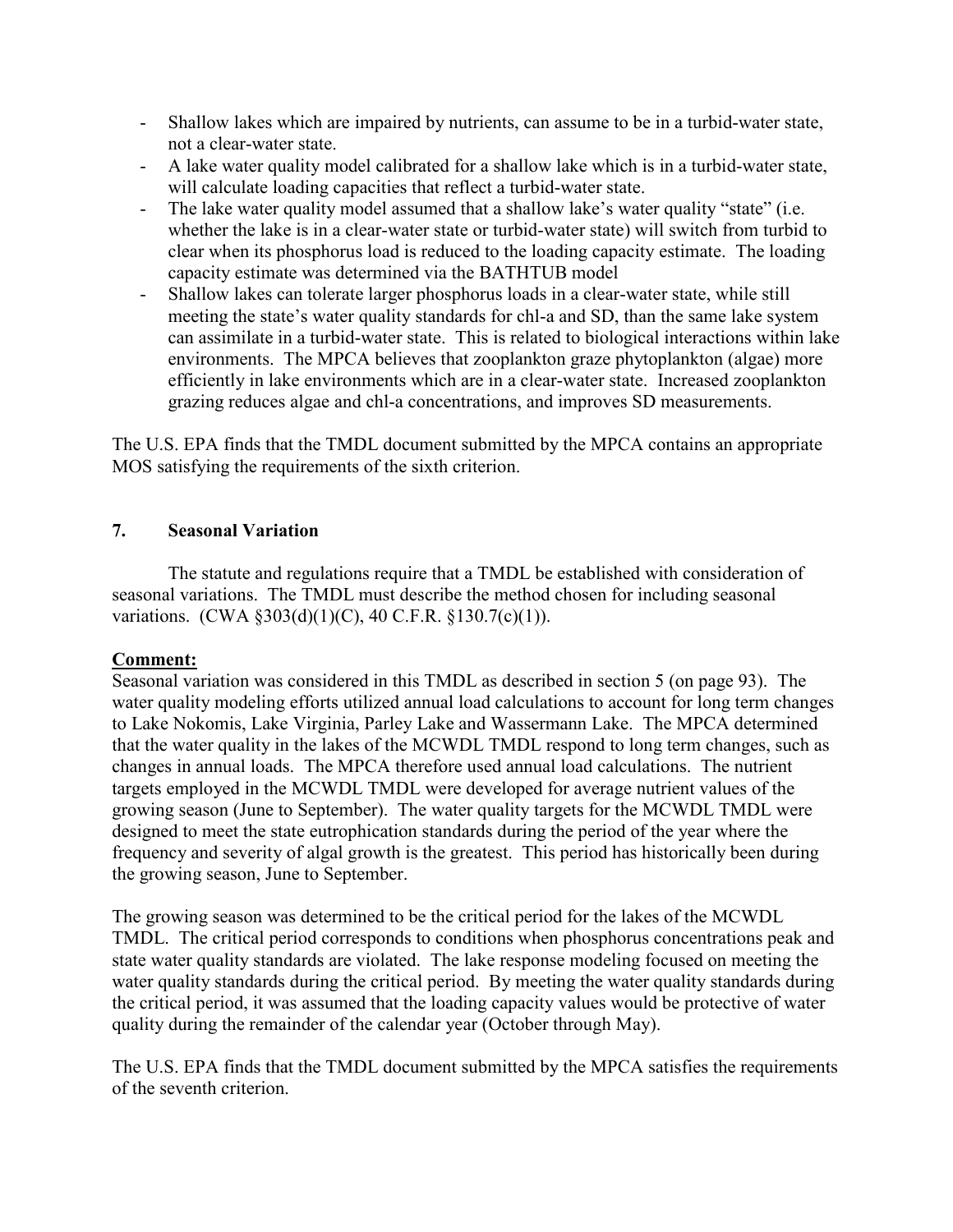## **8. Reasonable Assurances**

 When a TMDL is developed for waters impaired by point sources only, the issuance of a National Pollutant Discharge Elimination System (NPDES) permit(s) provides the reasonable assurance that the wasteload allocations contained in the TMDL will be achieved. This is because 40 C.F.R. 122.44(d)(1)(vii)(B) requires that effluent limits in permits be consistent with "the assumptions and requirements of any available wasteload allocation" in an approved TMDL.

 When a TMDL is developed for waters impaired by both point and nonpoint sources, and the WLA is based on an assumption that nonpoint source load reductions will occur, EPA's 1991 TMDL Guidance states that the TMDL should provide reasonable assurances that nonpoint source control measures will achieve expected load reductions in order for the TMDL to be approvable. This information is necessary for EPA to determine that the TMDL, including the load and wasteload allocations, has been established at a level necessary to implement water quality standards.

 EPA's August 1997 TMDL Guidance also directs Regions to work with States to achieve TMDL load allocations in waters impaired only by nonpoint sources. However, EPA cannot disapprove a TMDL for nonpoint source-only impaired waters, which do not have a demonstration of reasonable assurance that LAs will be achieved, because such a showing is not required by current regulations.

#### **Comment:**

The MCWDL TMDL outlines reasonable assurance activities in Section 6.0 (page 94 of the TMDL document). The MCWDL TMDL implementation efforts will be achieved through federal, state and local action. Federal funding, via the Section 319 grants program, can provide money to implement voluntary nonpoint source programs within the MCW. State efforts will be via NPDES stormwater permit enforcement, Clean Water Legacy Act grant money, and the Clean Water Partnership program.

The MCWD is an active local partner in the Minnehaha Creek watershed. The MCWD has updated the Minnehaha Creek District's watershed management plan (the Minnehaha Creek Watershed District Comprehensive Water Management Plan) and is able to update implementation efforts in this plan with recommendations from the TMDL study. The MCWD also has cost-sharing and grant programs to aid in supporting local water quality improvement efforts. Other municipalities, identified in the MCWDL TMDL report, may use the implementation recommendations of the MCWDL TMDL report to update their own water management plans and reevaluate their nutrient reduction strategies.

Under the MPCA's Stormwater General Permit, municipal managers in charge of Phase II MS4 communities must review the adequacy of local SWPPPs to ensure that each plan meets WLA set by the MCWDL TMDLs. If the SWPPP does not meet the WLA, the SWPPP will need to be modified within 18 months of the approval of the TMDL by the U.S. EPA. The City of Minneapolis and the Minneapolis Parks and Recreation Board (MPRB) are also in the process of reevaluating their local surface water management plans to reduce nutrient inputs to lakes and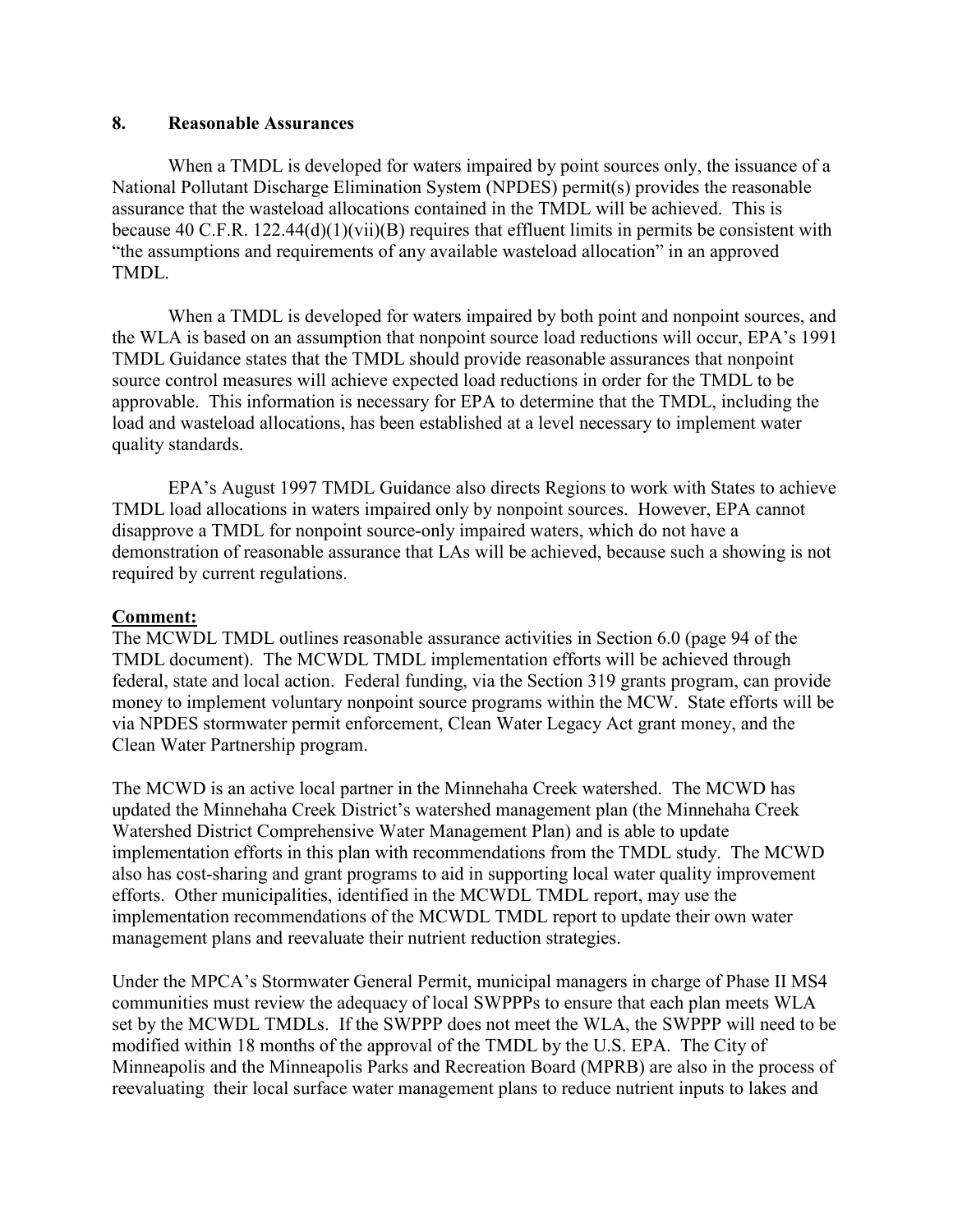surfaces waters. WLA developed via the MCWDL TMDL efforts will be incorporated into these revised surface water management plans.

The U.S. EPA finds that this criterion has been adequately addressed.

## **9. Monitoring Plan to Track TMDL Effectiveness**

 EPA's 1991 document, *Guidance for Water Quality-Based Decisions: The TMDL Process* (EPA 440/4-91-001), recommends a monitoring plan to track the effectiveness of a TMDL, particularly when a TMDL involves both point and nonpoint sources, and the WLA is based on an assumption that nonpoint source load reductions will occur. Such a TMDL should provide assurances that nonpoint source controls will achieve expected load reductions and, such TMDL should include a monitoring plan that describes the additional data to be collected to determine if the load reductions provided for in the TMDL are occurring and leading to attainment of water quality standards.

## **Comment:**

Section 9.0 (on pages 102-106) of the TMDL submittal outlines the planned water quality monitoring efforts in the MCW. A water quality monitoring program will be undertaken to assess water quality improvements in the Minnehaha Creek Watershed District lakes of this TMDL study. Water quality monitoring efforts will measure the effectiveness of various implementation strategies to mitigate nutrient influxes into these waterbodies. Water quality monitoring will be completed by several entities within the watershed.

*Lake Nokomis:* Water quality is currently monitored annually by the MPRB. Water quality measurements include: dissolved oxygen (DO), temperature, pH, conductivity, Secchi disc transparency, and surface water chemical sampling. The MPRB will continue to measure the water quality in Lake Nokomis on an annual basis. The MPCA recommends that plankton sampling, macrophyte surveys and fish surveys be completed in Lake Nokomis. The MN-DNR has completed fish surveys in Lake Nokomis. The last fish survey was completed in 2007 and the MN-DNR re-samples lakes every six years. Information from these biological sampling activities would be useful for lake managers to understand the biological interactions within the lake, which often impact the water quality in Lake Nokomis.

*Lake Virginia:* Water quality is currently monitored annually by members of the MCWD. Water quality measurements include: DO, temperature, pH, conductivity, Secchi disc transparency, and surface water chemical sampling. The MCWD will continue to measure the water quality in Lake Virginia on an annual basis. The MPCA recommends that plankton sampling, macrophyte surveys and fish surveys be completed in Lake Virginia.

The MN-DNR has completed fish surveys in Lake Virginia. The last fish survey was completed in 2009 and the MN-DNR re-samples lakes every six years. Information from these biological sampling activities would be useful for lake managers to understand the biological interactions within the lake, which often impact the water quality in Lake Virginia.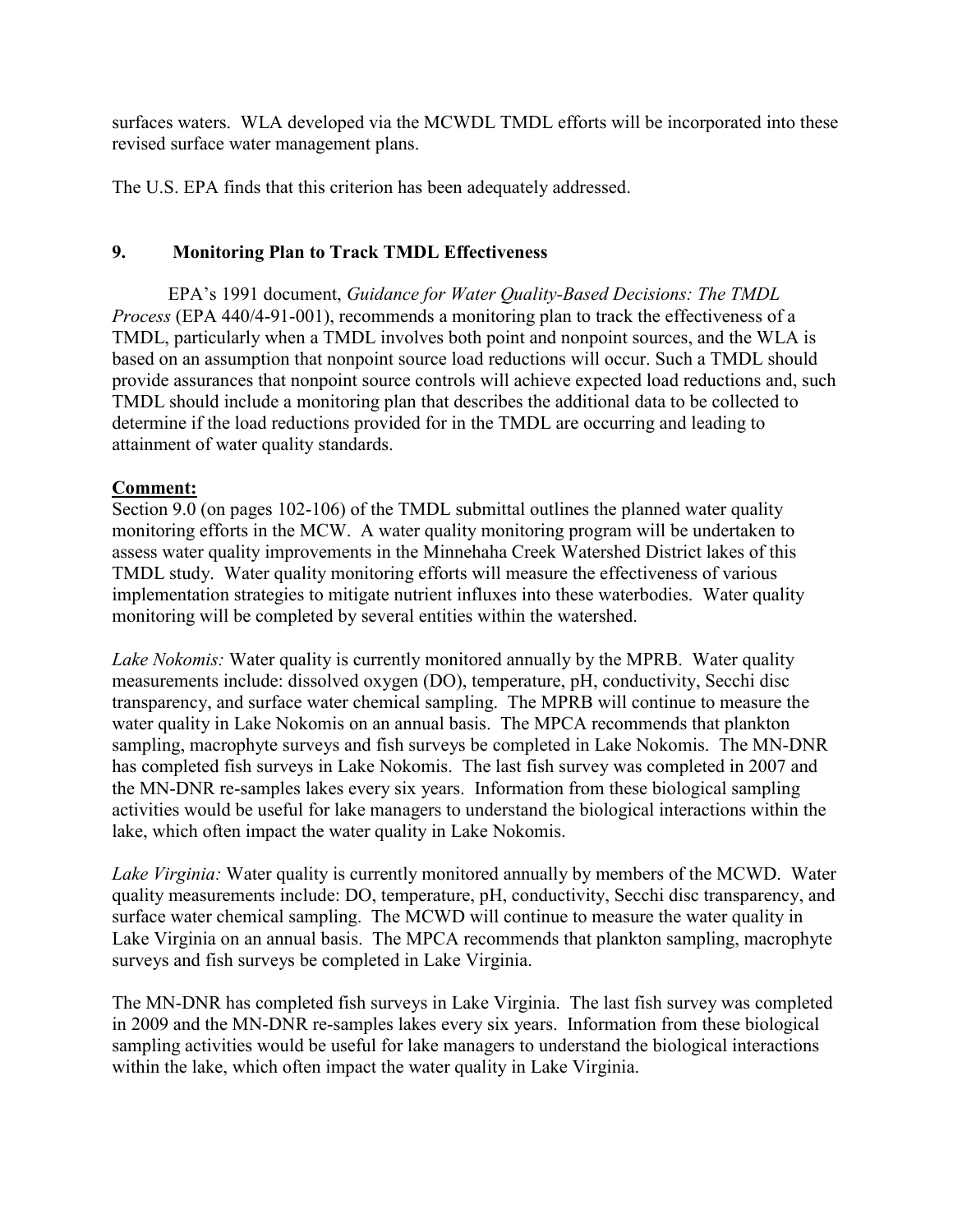*Parley Lake:* Water quality is currently monitored annually by members of the MCWD. Water quality measurements include: DO, temperature, pH, conductivity, Secchi disc transparency, and surface water chemical sampling. The MCWD will continue to measure the water quality in Parley Lake on an annual basis. The MPCA recommends that plankton sampling, macrophyte surveys and fish surveys be completed in Parley Lake. Flow and water quality monitoring has been completed at nearby streams to estimate external phosphorus loads to Parley Lake. The Lunsten Lake contribution and inputs from tributaries to Parley Lake have been monitored in the past. The MPCA recommends that these locations continue to be monitored to gain a more complete understanding of nutrient inputs into Parley Lake.

The MN-DNR has completed fish surveys in Parley Lake. The last fish survey was completed in 2004 and the MN-DNR re-samples lakes every six years. The final TMDL document did not include information on the status of fish sampling in Parley Lake for 2010. Information from these biological sampling activities would be useful for lake managers to understand the biological interactions within the lake, which often impact the water quality in Parley Lake.

*Wassermann Lake:* Water quality is currently monitored annually by members of the MCWD. Water quality measurements include: DO, temperature, pH, conductivity, Secchi disc transparency, and surface water chemical sampling. The MCWD will continue to measure the water quality in Wassermann Lake on an annual basis. The MPCA recommends that plankton sampling, macrophyte surveys and fish surveys be completed in Wassermann Lake. Flow and water quality monitoring has been completed at nearby streams to estimate external phosphorus loads to Wassermann Lake. Flow and water quality monitoring has been completed at nearby streams to estimate external phosphorus loads to Wassermann Lake. The Six Mile Creek contribution and inputs from tributaries to Wassermann Lake have been monitored in the past. The MPCA recommends that these locations continue to be monitored to gain a more complete understanding of nutrient inputs into Wassermann Lake.

The MN-DNR has completed fish surveys in Wassermann Lake. The last fish survey was completed in 2005 and the MN-DNR re-samples lakes every six years. Information from these biological sampling activities would be useful for lake managers to understand the biological interactions within the lake, which often impact the water quality in Wassermann Lake.

Phytoplankton (microscopic plant organisms), macrophyte (rooted aquatic plants) and fish surveys were recommended by the MPCA to monitor water quality in the MCWD lakes. These surveys will aid watershed managers in their understanding how BMP phosphorus removal efforts are impacting the ecological community in these lakes. The MPCA recommends that macrophyte surveys be conducted twice during the growing season, once at the beginning of the season to characterize invasive species, and the second at the end of the growing season to characterize the native species. This information will provide insight into the biological and chemical interactions of the MCW and help watershed managers make sound implementation decisions.

The U.S. EPA finds that this criterion has been adequately addressed.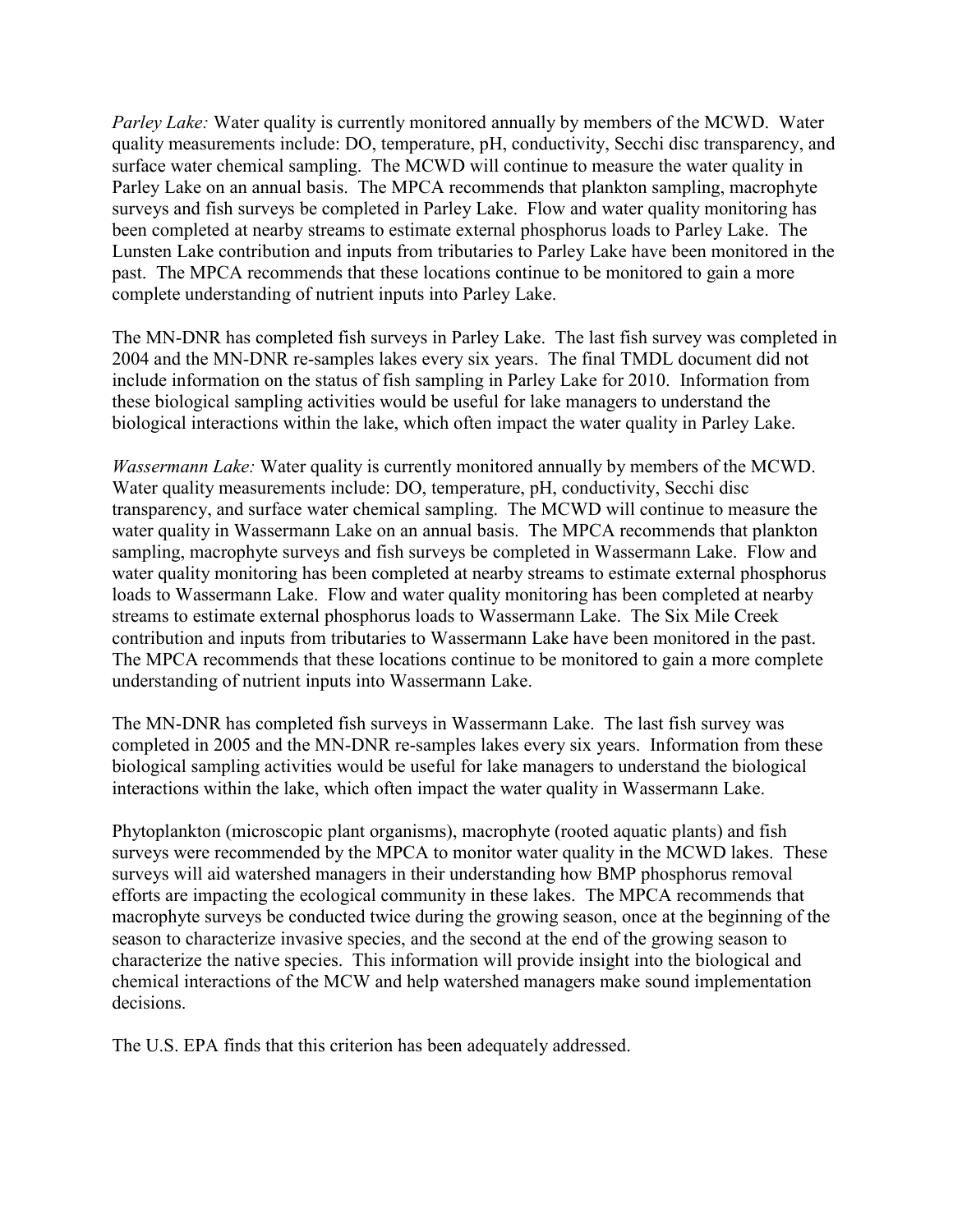#### **10. Implementation**

 EPA policy encourages Regions to work in partnership with States/Tribes to achieve nonpoint source load allocations established for 303(d)-listed waters impaired by nonpoint sources. Regions may assist States/Tribes in developing implementation plans that include reasonable assurances that nonpoint source LAs established in TMDLs for waters impaired solely or primarily by nonpoint sources will in fact be achieved. In addition, EPA policy recognizes that other relevant watershed management processes may be used in the TMDL process. EPA is not required to and does not approve TMDL implementation plans.

#### **Comment:**

Implementation strategies are outlined in Section 8.0 (pages 97-101 of the TMDL document). The MCWL TMDL implementation efforts will be in agreement with the recommendations made in the MCWD Comprehensive Watershed Management Plan (MCMW Plan), which was approved by MCWD Board of Managers in 2007. In general, the Lake Virginia, Parley Lake and Wassermann Lake implementation efforts focus on newly installed BMPs (ex. wetland restoration, detention ponds, infiltration projects, etc.) and rural BMPs (ex. stream corridor restoration, precision fertilizer applications, manure management, conservation tillage, etc.). The Lake Nokomis implementation efforts focus on redeveloping BMPs and retrofitting BMPs to reduce phosphorus from more urbanized areas. The BMPs that are designed to be placed in a more urban environment include: the installation of rain gardens/neighborhood water quality ponds, the installation of rain barrels, infiltration swales, curb cuts, the installation of pervious pavement, and additional street sweeping efforts.

The MCWDL TMDL outlines phosphorus reduction goals for the MCW, goals for municipalities within the watershed, and individual goals for Lake Nokomis, Lake Virginia, Parley Lake and Wassermann Lake. Localized pollution reduction strategies include:

*Lake Nokomis:* Street sweeping, the installation of rain gardens/neighborhood water quality ponds, the installation of rain barrels, the creation of infiltration swales, the installation of curb cuts, the installation of pervious pavement, and educational programs throughout the subwatershed.

*Lake Virginia:* Retrofitting BMPs in urban areas, wetland restoration projects, lake shoreline restoration projects, stream restoration and stabilization projects, internal load reduction projects, and educational programs throughout the subwatershed.

*Parley Lake:* Internal load management projects, tributary wetland restoration projects, wet detention pond installation, internal load management projects, stream restoration and stabilization projects, aquatic vegetation management projects, and educational programs throughout the subwatershed.

*Wassermann Lake:* Internal load management projects, aquatic vegetation management projects, wetland restoration projects, stream restoration and stabilization projects, regional infiltration projects, and educational programs throughout the subwatershed.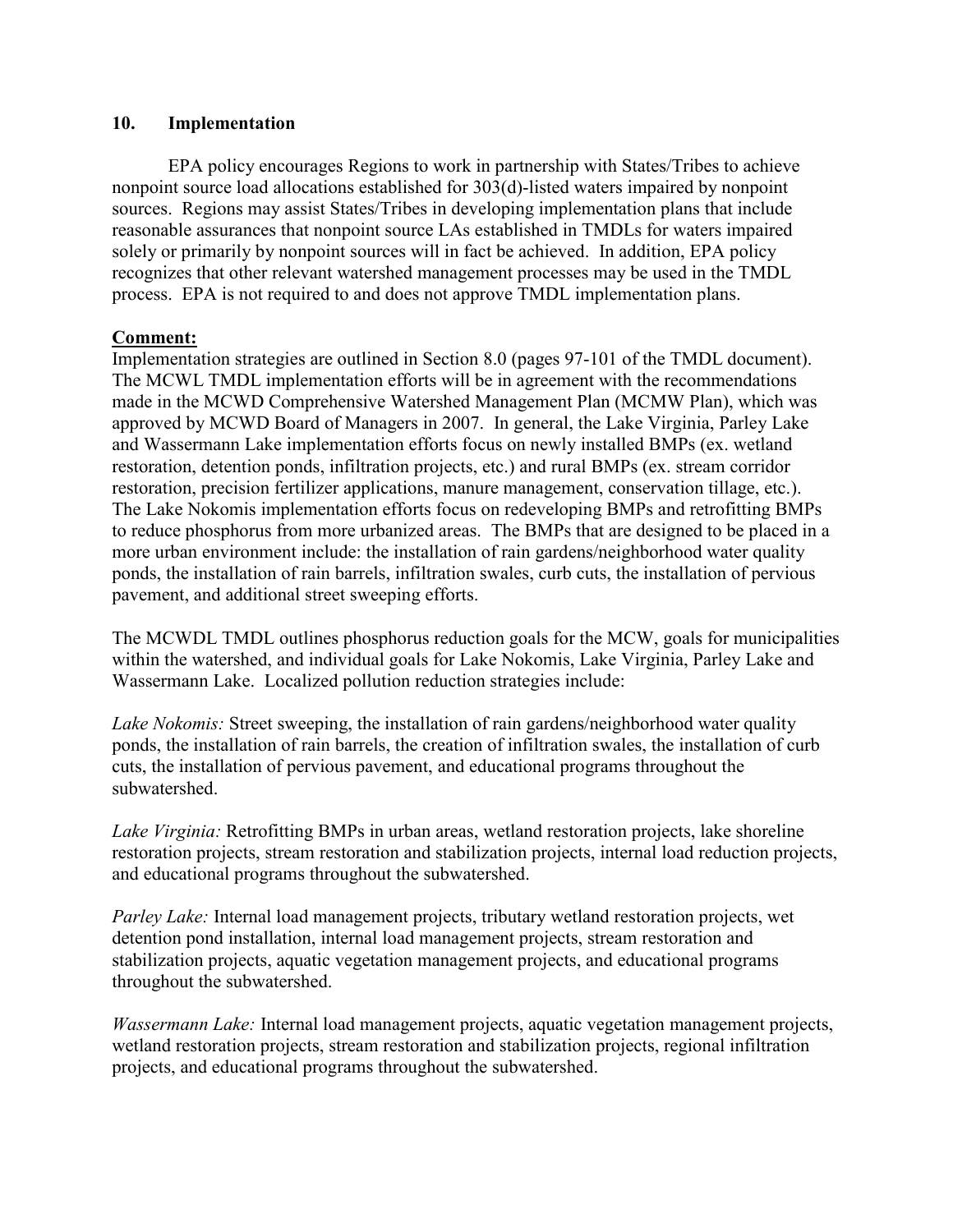Additional watershed efforts to reduce nutrient introduction into surface waters include: "Rule N" which designates that facilities within the MCW reduce phosphorus loading in stormwater, BMP (i.e. wet detention ponds) treatment areas to remove phosphorus from stormwater, fertilizer restrictions (only phosphorus free fertilizers are approved in the City of Minneapolis), and educational programs. Educational outreach programs will provide residents with information on the overall health of the surface waters in their neighborhood and what they can do to protect these resources. Adaptive management strategies will also be implemented in the MCW. Assessments of BMP efficiency will be monitored and changes to nutrient reduction efforts will be made where deemed appropriate.

The U.S. EPA finds that this criterion has been adequately addressed. The U.S. EPA reviews but does not approve implementation plans.

## **11. Public Participation**

 EPA policy is that there should be full and meaningful public participation in the TMDL development process. The TMDL regulations require that each State/Tribe must subject calculations to establish TMDLs to public review consistent with its own continuing planning process (40 C.F.R.  $\S 130.7(c)(1)(ii)$ ). In guidance, EPA has explained that final TMDLs submitted to EPA for review and approval should describe the State's/Tribe's public participation process, including a summary of significant comments and the State's/Tribe's responses to those comments. When EPA establishes a TMDL, EPA regulations require EPA to publish a notice seeking public comment (40 C.F.R. §130.7(d)(2)).

 Provision of inadequate public participation may be a basis for disapproving a TMDL. If EPA determines that a State/Tribe has not provided adequate public participation, EPA may defer its approval action until adequate public participation has been provided for, either by the State/Tribe or by EPA.

## **Comment:**

The public participation section of the TMDL submittal is found in section 7.0 (page 95). A series of meetings was held in the Minnehaha Creek watershed to solicit input from the public on background information and suggested implementation practices. Various representatives from cities, townships, counties, Minnesota Department of Natural Resources (MN-DNR), Minnesota Department of Transportation (MN-DOT), Minneapolis Park & Recreation Board, and other stakeholders were invited to provide input during the TMDL development process. A public meeting was held in September 2009 in Carver County (covering Lake Virginia, Parley Lake and Wassermann Lake). This meeting presented the process behind the development of the TMDL and TMDL project progress. The meeting allowed stakeholders and municipal officials, in the Lake Virginia, Parley Lake and Wassermann Lake subwatersheds, to comment on the TMDL project and to ask questions related to the TMDL efforts. In September and October 2009, a similar meeting was held in the Lake Nokomis subwatershed. Stakeholders and municipal officials were given the opportunity to comment on the TMDL project and to ask questions related to the TMDL efforts in the Lake Nokomis subwatershed.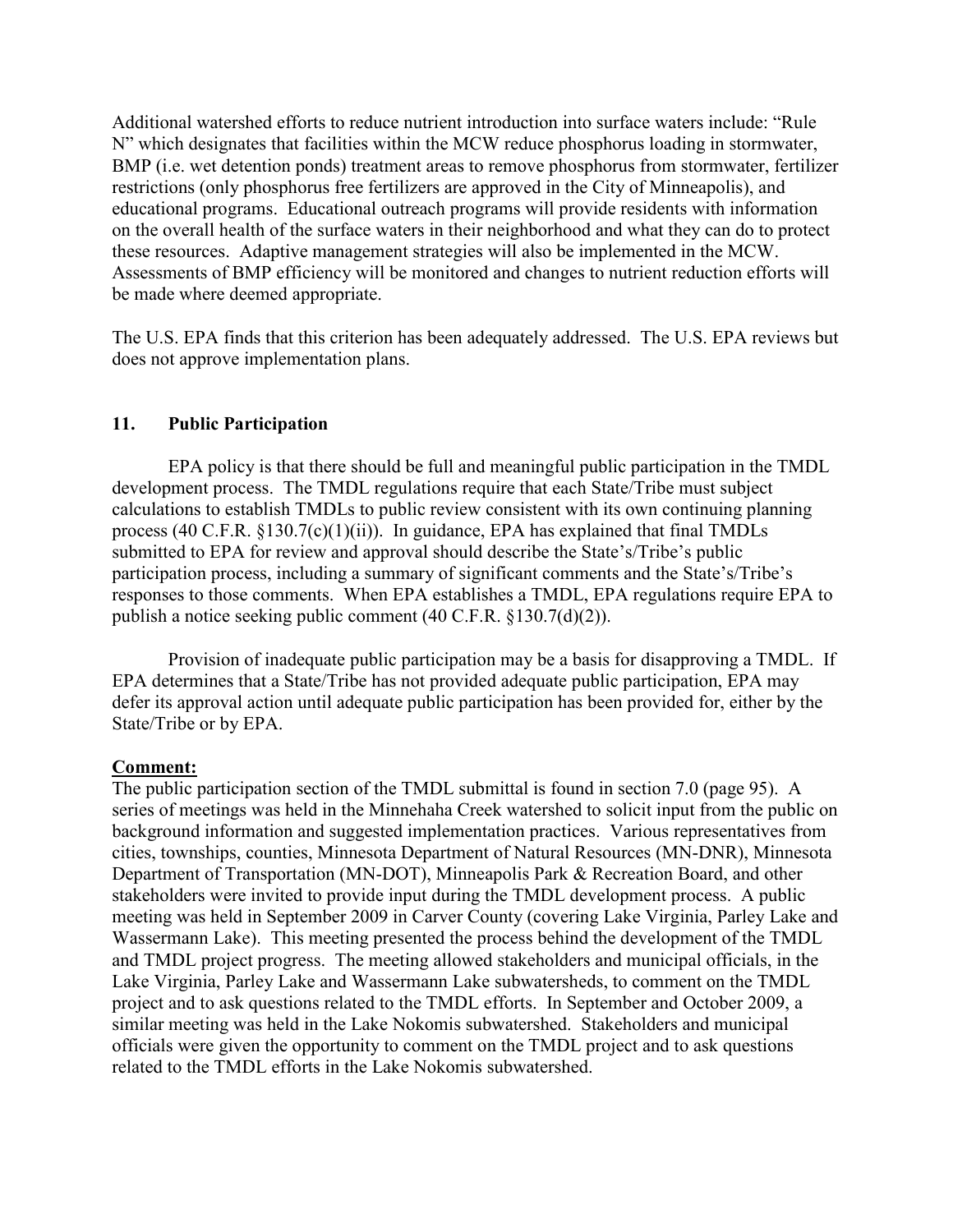The draft TMDL was posted online by the MPCA at (http://www.pca.state.mn.us/water/tmdl). The 30-day public comment period was started on September 27, 2010 and ended on October 27, 2010. The MPCA received four public comments and adequately addressed these comments. The MPCA submitted all of the public comments and responses in the final TMDL submittal packet received by the U.S. EPA on March 21, 2011.

The U.S. EPA finds that the TMDL document submitted by the MPCA satisfies the requirements of this eleventh element.

## **12. Submittal Letter**

 A submittal letter should be included with the TMDL submittal, and should specify whether the TMDL is being submitted for a *technical review* or *final review and approval*. Each final TMDL submitted to EPA should be accompanied by a submittal letter that explicitly states that the submittal is a final TMDL submitted under Section 303(d) of the Clean Water Act for EPA review and approval. This clearly establishes the State's/Tribe's intent to submit, and EPA's duty to review, the TMDL under the statute. The submittal letter, whether for technical review or final review and approval, should contain such identifying information as the name and location of the waterbody, and the pollutant(s) of concern.

## **Comment:**

The U.S. EPA received the final Minnehaha Creek Watershed Lakes Nutrient TMDL document, submittal letter and accompanying documentation from the MPCA on March 21, 2011. The transmittal letter stated that the final TMDLs for Lake Nokomis (ID 27-0019), Lake Virginia (ID 10-0015), Parley Lake (ID 10-0042), and Wassermann Lake (ID 10-0048) for excess nutrients, was being submitted to U.S. EPA pursuant to Section 303(d) of the Clean Water Act for U.S. EPA review and approval. The submittal letter clearly stated that this was a final TMDL submittal under Section 303(d) of CWA. The letter also contained the name of the watershed as it appears on the Minnesota's 303(d) list, and the causes/pollutants of concern. This TMDL was submitted per the requirements under Section 303(d) of the Clean Water Act and 40 CFR 130.

The U.S. EPA finds that the TMDL transmittal letter submitted for the Minnehaha Creek Watershed Lakes by the MPCA satisfies the requirements of this twelfth element.

## **13. Conclusion**

After a full and complete review, the U.S. EPA finds that the TMDLs for Lake Nokomis, Lake Virginia, Parley Lake, and Wassermann Lake satisfy all of the elements of an approvable TMDL. This approval is for four TMDLs, Lake Nokomis (ID 27-0019), Lake Virginia (ID 10- 0015), Parley Lake (ID 10-0042), and Wassermann Lake (ID 10-0048), addressing each waterbody for recreational use impairments.

The U.S. EPA's approval of this TMDL extends to the water bodies which are identified as: Lake Nokomis (ID 27-0019), Lake Virginia (ID 10-0015), Parley Lake (ID 10-0042), and